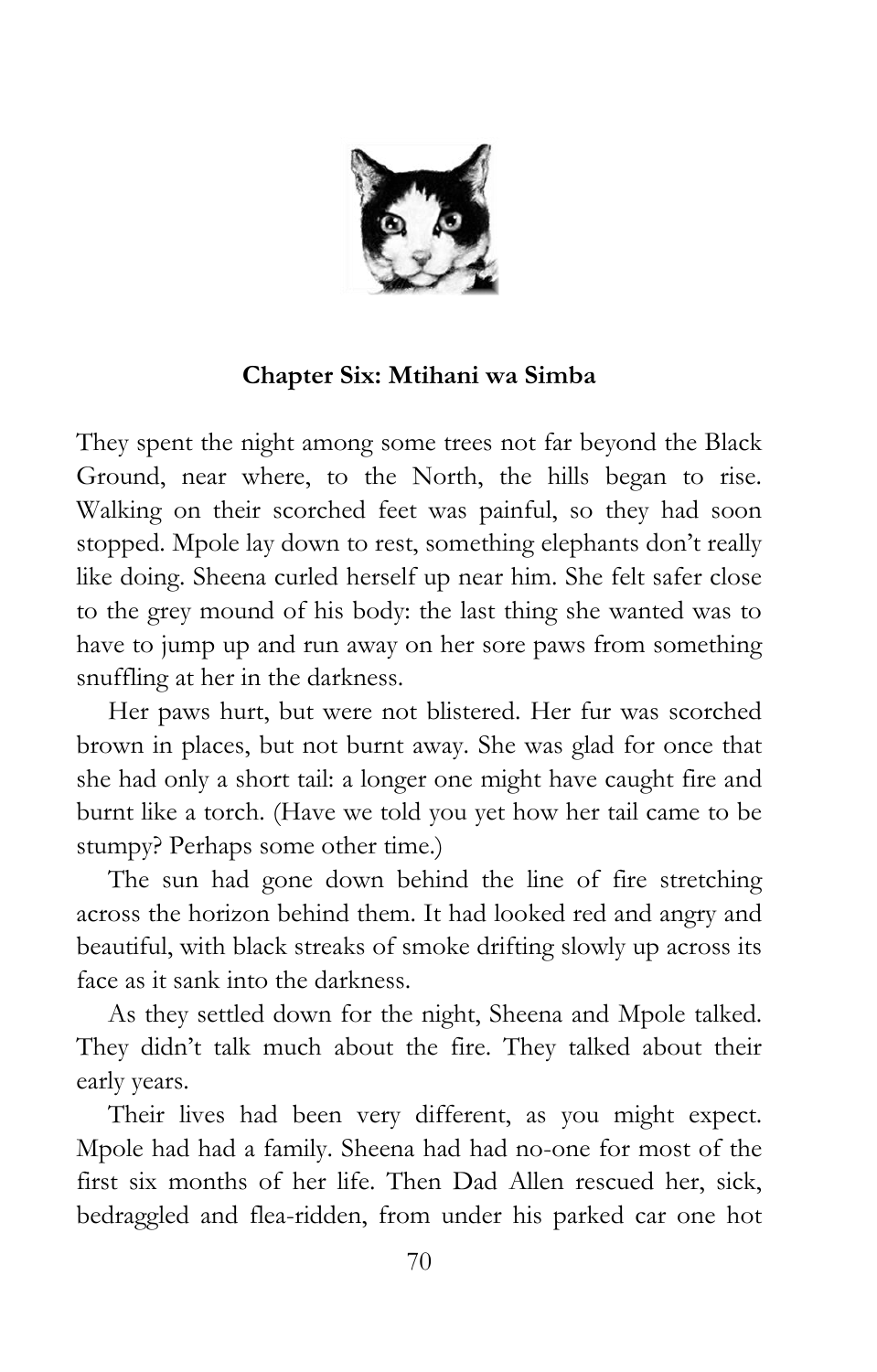Caribbean night. She had been so weak that she probably wouldn"t have been able to move when he drove off, and might well have been crushed under the car's wheels.

Mpole had from the beginning been wonderfully well cared for – fed, protected, played with, taught things. Then it had all come to a sudden end when he was Sent Out. He and Sheena debated for a long time the question of whether it was better not to have, then find, or to have, then lose.

What was certain was that Sheena was in some ways better equipped to survive than Mpole, even in this environment which was home to him and strange to her. From a matter of weeks after her birth she had had to live on her wits and work things out; Mpole was now, at this later stage in *his* life, having to learn to think for himself.

'You did some really good thinking back there,' Sheena said and she meant it.

"You"ve invented a way of walking on the Black Ground. That might save some elephant lives, one day.'

She knew Mpole wouldn"t selfishly keep the discovery to himself, just so that other Singletons could not use it when they faced Mtihani wa Mteketezo. That wasn"t how elephants did things. Every elephant herd had a store of accumulated knowledge and skills, and every member of the herd had access to it to help him or her survive. Most of it was passed on to the calves as they grew up…by some mysterious natural process, it seemed.

*'Why do elephants have cracks between their toes?' 'To hold their library cards.'* Sheena didn"t think so. *'What kind of books do elephants read?' 'E-books.'*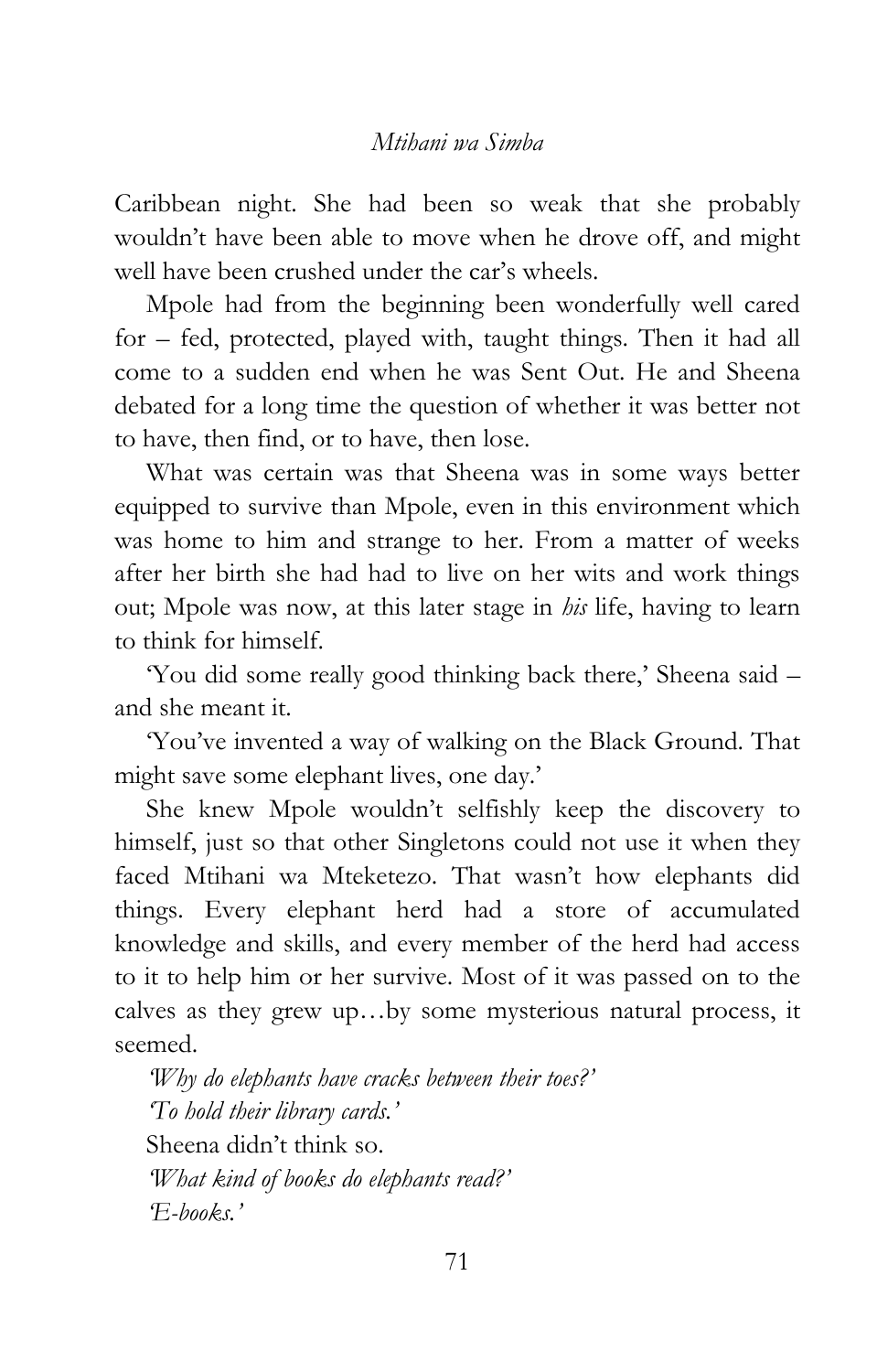*'What do you call a group of smart elephants who read a lot of e-books to make themselves even smarter?'*

*'A nerd.'*

That wasn't how it worked, either, Sheena was sure. The herd"s most specialised knowledge was carried by the herd leader (always a female) called the Matriarch, often the oldest elephant in the group. She was the one who decided where the herd should travel, for instance, in its search for food and water, since she had the clearest memories of where those things could be found at different times of the year. She knew more than the other elephants about what plants and tree-bark to eat to cure particular sicknesses. She also had the greatest terror of men and their guns, and knew most about hunters' tricks; and she did her best to keep the herd well away from that source of danger.

This new skill that Mpole had acquired would be shared, passed on (somehow) and become a permanent part of elephant behaviour. Pachydermologists (people who study elephants) would "discover" the behaviour in years to come, and write triumphant Papers about it, almost as if they themselves had invented it.

"It might be useful. But you helped me think it up. Just like you helped me to think up the idea of using mud to keep the heat of the fire away from my skin."

That, however, had just been an extension of an old trick, and hardly qualified as an invention. Elephants had always used mud to protect themselves from the sun. (Always? Perhaps only since some clever elephant had thought of the idea – invented it. Everything was an invention, first time round.)

They also covered themselves in mud, Sheena knew, to keep insects away, and to rid their skin of burrs (sharp, hitch-hiking seeds) and ticks (sharp, blood-sucking parasites).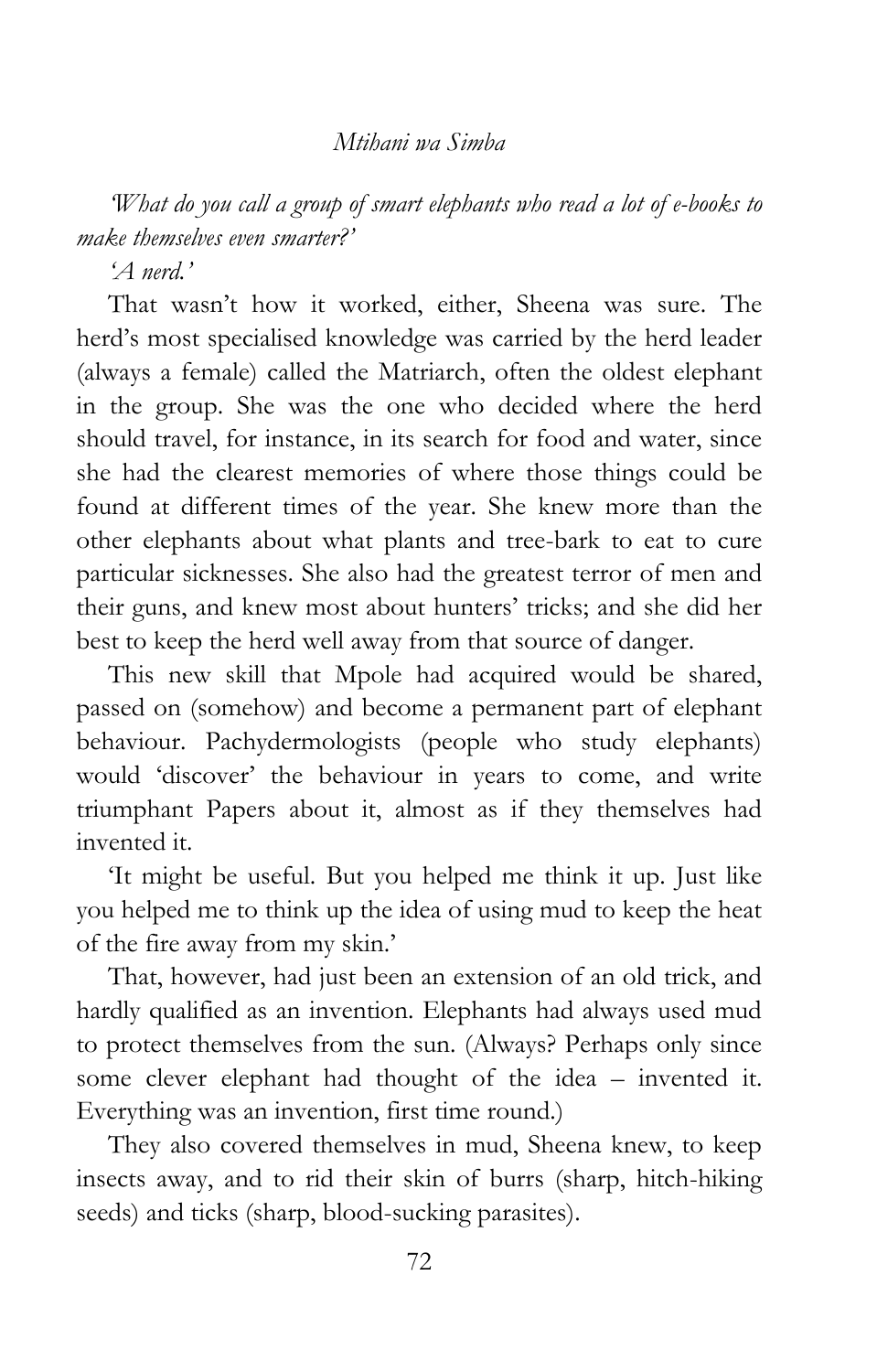### *'Where do elephants go to for skin treatment?' 'To a pachydermatologist.'*

That had been one of Thomas's favourites, among the 'old' elephant jokes; Amy had had to have it explained to her.

Now wasn"t the time to talk about the next test. Sheena wasn"t altogether sure that she wanted to know what it would be.

Now was the time to rest.

Next morning the sun came up yellow and bright in the opposite side of the sky, as if it had passed through a rain shower during its overnight journey and been washed clean of the smokiness.

There was no sign of the fire. It had perhaps died down or moved away. Mpole explained that even if it was still burning it would stop well short of the main track down from the Park Gate, where the rangers had cleared the ground of all vegetation in a line which would act as a fire break.

"They set fire to only one part of the Park at time, so that the animals have plenty of places to run to,' said Mpole.

So Tembo Campsite would not be in any danger.

Sheena now knew even more clearly than she had already done why animals were afraid of fire. It was a monster. She knew more clearly, too, what Panic was. It was the feeling that took over when you faced forces you knew you couldn"t control and which might destroy you: it either made you run when you should be standing still, or caused you to stand still, frozen in fear, when you should be running.

She also knew more clearly what Thinking was, and in particular Thinking for Survival. It was using your brain to see how the world works, to understand its forces great and small so that you might learn *to* control them…and if you couldn"t, and they were threatening you, so that you could find a way past or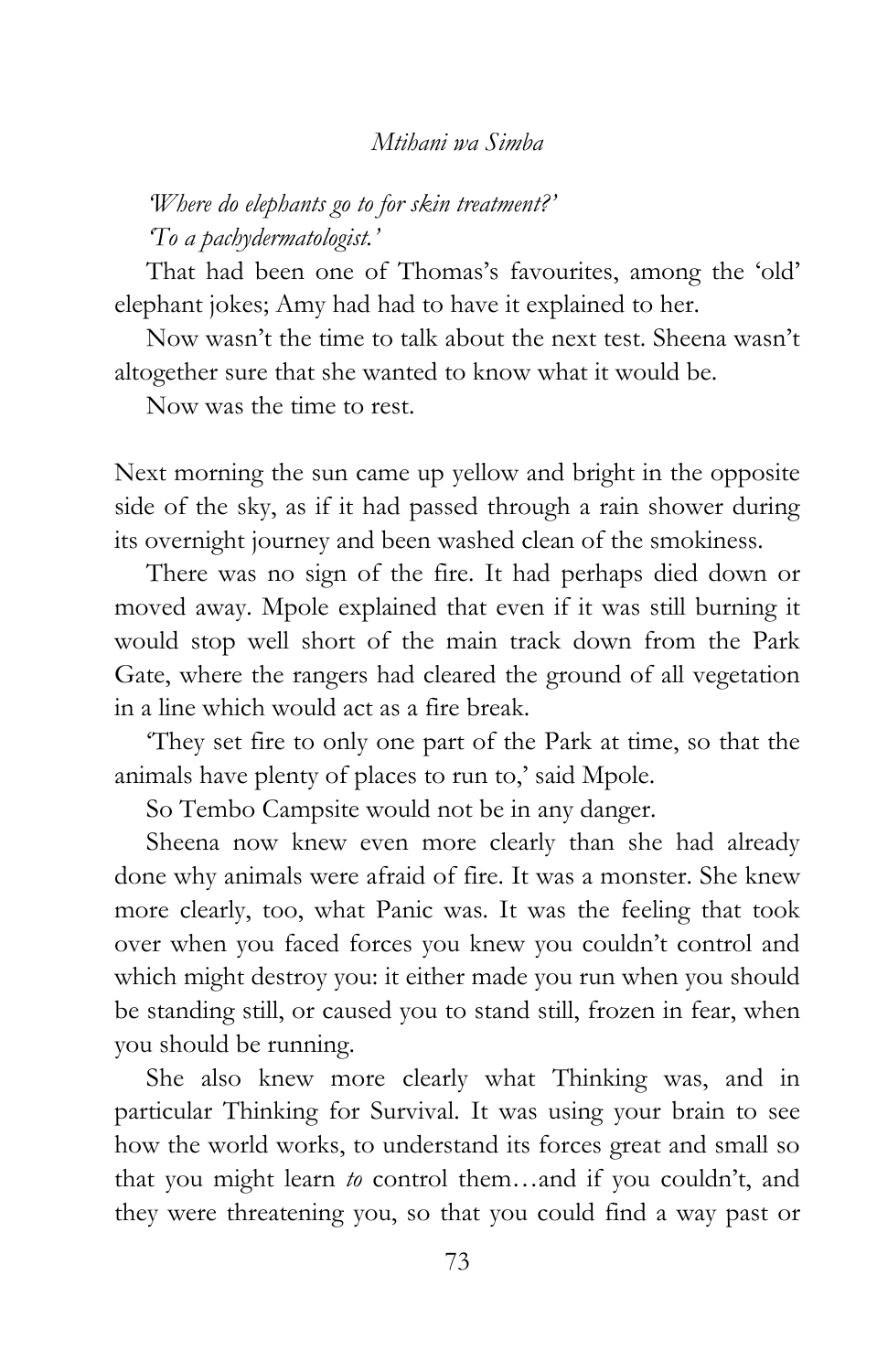through them.

There was one force, however, which Mpole didn"t seem able to either control or avoid. That was the force driving him on to the other five tests. He had to do them. 'Peer Pressure' is what Mum Allen would have called it (she taught Life Skills among other things). Peer Pressure was being squeezed from the sides by those around you, so that you were forced forwards. The other elephants expected; so Mpole must. There was no way past. The only thing he could do was find a way through.

Sheena did suspect, however, that there was a touch of Pride Pressure at work as well. Mpole was certainly very proud of having passed two tests, and of the thinking that had helped him to do so.

"I"ll probably go for Mtihani wa Simba next," he said. "The Test of the Lions."

"Er...what does *next* mean?" asked Sheena. She wasn"t sure she was ready for a today sort of next, especially if it involved lions. She knew lions.

'It doesn't mean anything very precisely,' said Mpole.

"It means that next time I see some lions I"ll do the test."

"You mean any old lions will do?"

Actually, she hoped that if she was going to tangle with lions they"d be young ones. Nyanya, the Old One, had been wily and nasty and had had nothing to lose, which made her very dangerous.

"Yes. All I have to do is walk through them."

Sheena was familiar with the word *all*. It was a word people employed to trick each other, a word you could use to pretend that something was very small when it was Very Big.

*'All you have to do is clean up your room'* (Mum Allen to Thomas). *'All I want for Christmas is five new dolls'* (Amy to her parents).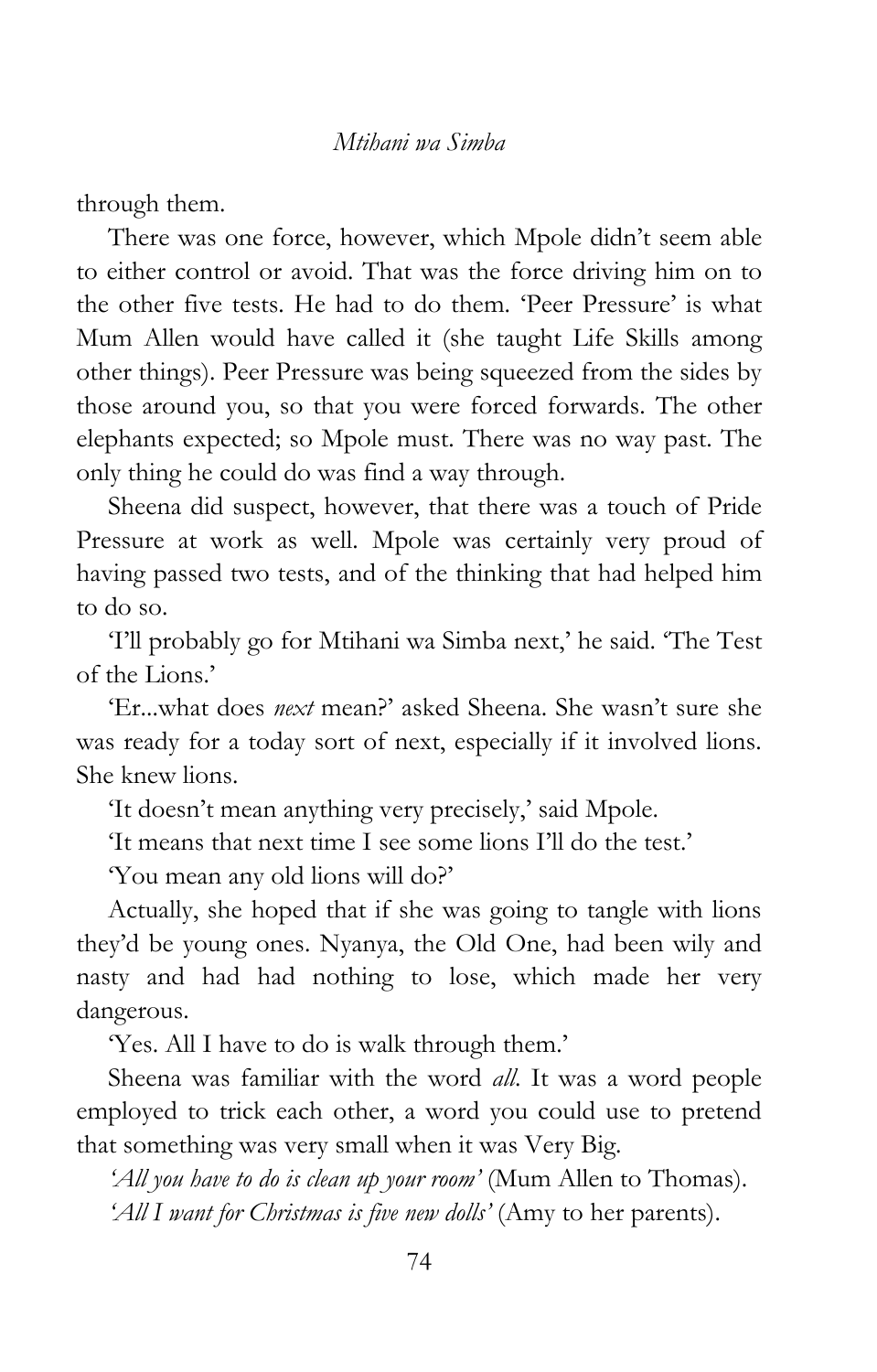*'All you have to do is lend me Annie for a couple of hours so that we can play Ambush'* (Thomas to Amy. Annie was Amy"s favourite doll of all time. Ambush was Thomas's favourite game of the moment, and involved creeping up with his friends on an unsuspecting target and firing at it with catapults.)

*Just* and *only* were similar words to *all*.

"I just have to go through the middle of the pride, without stopping. It'll only take a moment.'

"*Just*? Surely lions are dangerous, even to elephants?"

"They can be, to very small elephants at least. To bigger ones too, if they"re hungry enough. That"s where the luck of the test comes in?

Sheena didn"t think tests should involve luck. Otherwise there was a chance they wouldn"t be fair. She didn"t want to be on the unfair side of a set of lion teeth.

"Don"t you get to choose which lions?"

"No. Once I"ve decided on Mtihani wa Simba I have to use the next lions I see."

"How about if I go ahead and make sure the next lions you see have fat stomachs?'

"That *would* be cheating; it would be known; and *I'd* know, I"d know that I hadn't done the test properly.'

That now seemed to matter a lot to Mpole – knowing exactly how well he"d done, which was in some ways more important than just doing whatever it was.

"You can"t help me with choosing the lions; but you can still help me with thinking about them. Just in case the test begins to go wrong."

Sheena knew about *just in case* as well. It often meant *since it's likely that (so and so will in fact happen).*

*'Take a book with you, just in case I'm a bit late'* (Mum Allen to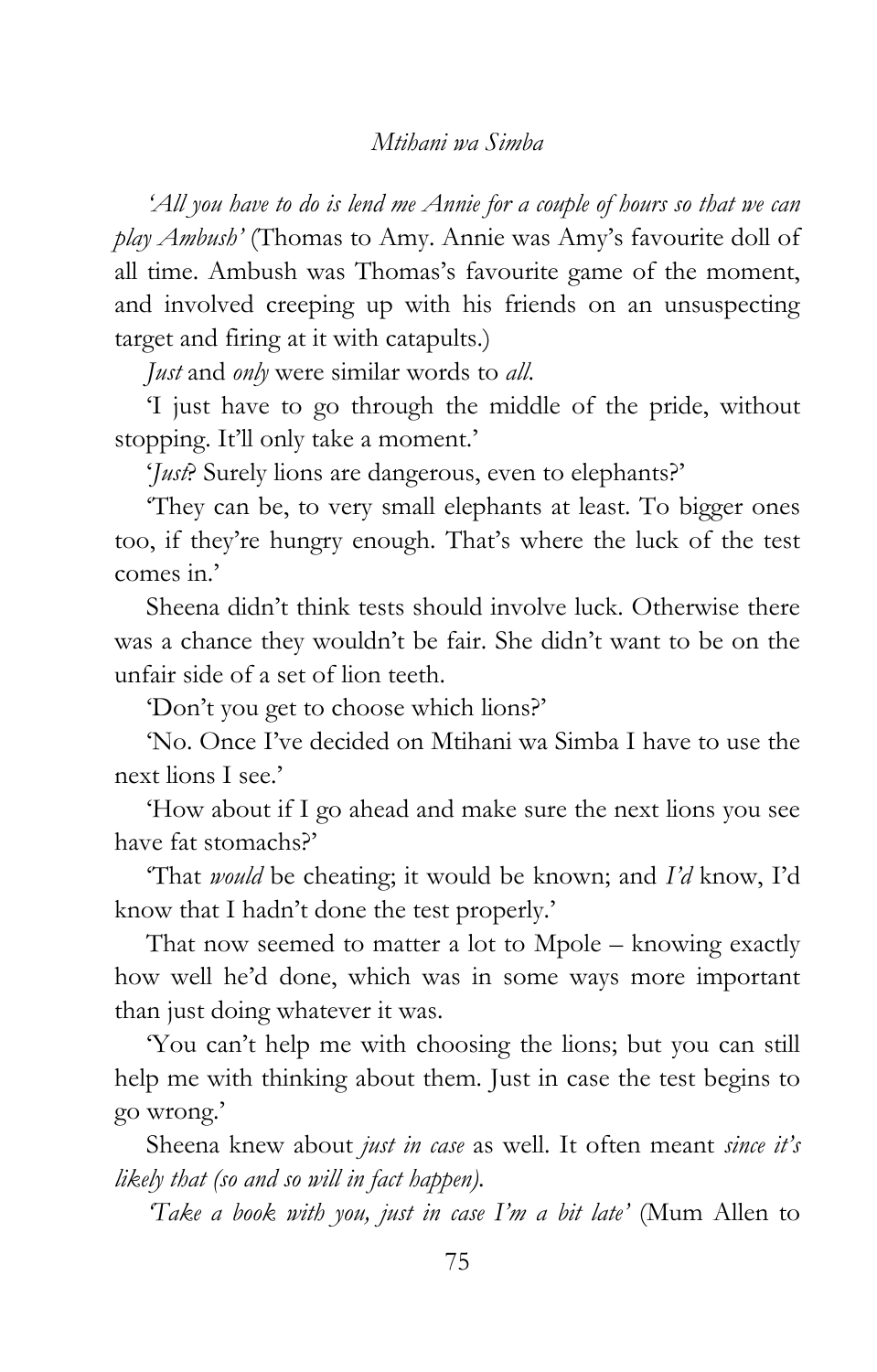Dad Allen, when she was going shopping and he was meeting her afterwards).

The lions weren't very far away. Sheena and Mpole had breakfasted (field-mice again for her, sweet, unburnt grass for him). They had drunk at another, very small pool (more of a puddle really), and he had helped her wash the remaining mud out of her fur.

"I"ll just spray some water on you," he said. She should have noticed the *just*.

*'What does an airport maintenance elephant use to hose down an airplane?'*

*'A jumbo jet.'*

Sheena was well and truly hosed down.

When she could breathe again she climbed up Mpole"s trunk onto his head, from which she dripped water into his eyes and it served him right.

They set off in a direction that would keep them clear of the area that had been overrun by the fire. The ground would have cooled by now, but they had no wish to walk through the ashes of their awful experience.

Before long they turned South again and came to some straggly trees. The lions were just beyond, on the far side of another mud-pond, one that looked quite deep. There were four of them, all females, lying around the remains of a dead animal. Sheena couldn't make out what the animal had started out as, since it had ended up as no more than a broken skeleton with bits of skin attached. The lions had obviously eaten everything edible, and their great round bellies suggested that they couldn't have eaten any more anyway.

'That's that then,' said Sheena.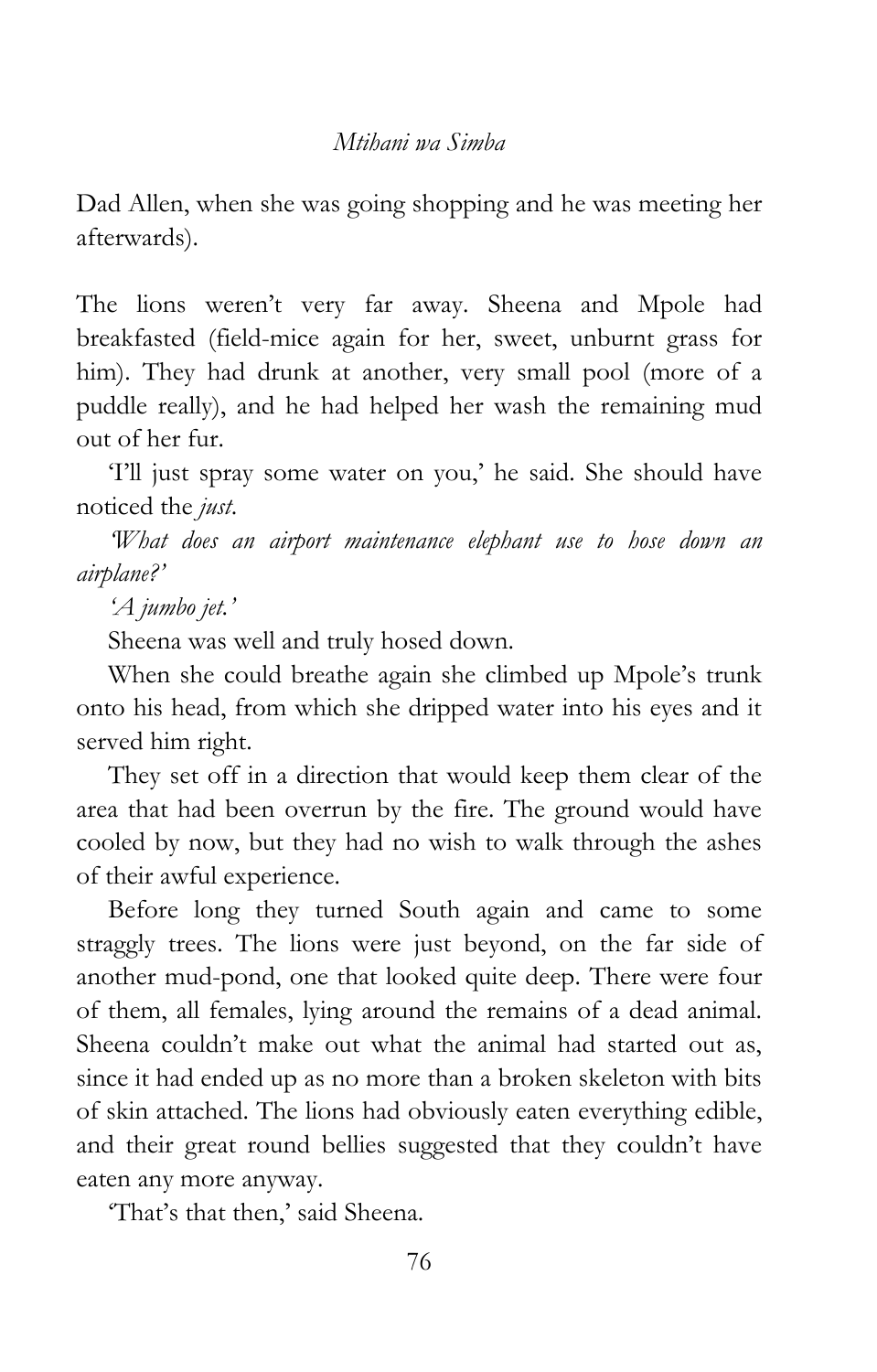"This bunch won"t give us any trouble, will they? A quick stroll past their left-overs and we can be on our way. That"s Mtihani wa Simba done. Tomorrow's another day.'

She felt quite perky, now that she knew they"d had good luck with the lions.

The only movement from the lions, as Mpole walked steadily round the mud-hole towards them, was the twitch of an eyelid and the flick of a tail.

Then the situation changed. Without warning all four lions sprang up simultaneously and shot off in different directions.

"Gosh! We must look pretty scary!" thought Sheena in her buoyant mood. She liked being part of an outfit that could frighten lions into running away.

"Does that mean the test doesn"t count?" she wondered. Mpole hadn"t managed to walk through the group, as he was supposed to, before it became four individuals who obviously didn"t want to be here any longer.

"That wasn"t Mpole"s fault!"

No indeed it wasn"t. It was the fault of the very large lion that now walked in from the grassland beyond the trees. It was a male, with a great shaggy mane and powerful shoulders. This was a very poor swap, Sheena considered, for the four tame-looking females who had left so quickly and were already nowhere to be seen. This lion"s stomach was not round and full. Mtihani wa Simba had suddenly become much more difficult. How do you walk through a single lion? How do you walk through a single lion who's very big and hungry?

Mpole had stopped in his tracks, understandably, and now stood still, swaying slightly, trembling a lot. The lion walked around the animal skeleton and its thin remnants of skin, sniffing at it. There weren"t even the beginnings of a meal there for an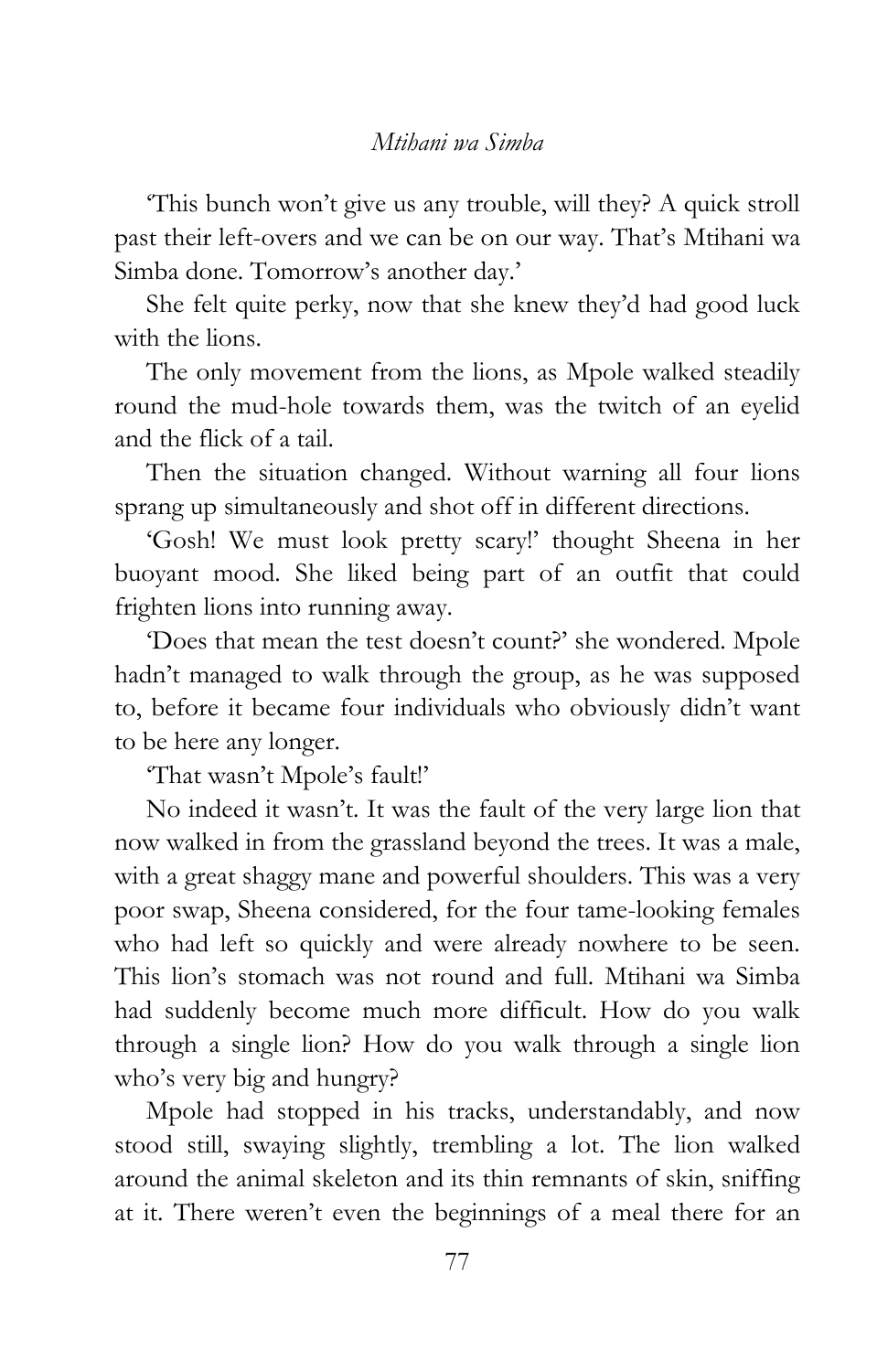animal as big as he was. He turned his great yellow eyes on Mpole. Mpole and Sheena were being confronted by another of the world"s forces, a very powerful one; and it didn"t take much thinking to understand how this one worked. It worked by taking what it wanted.



Even a lion this big, however, would not have considered attacking Mpole if there had been other elephants around.

"Where are the other elephants?" Sheena whispered. "You said there were always other elephants around, watching the tests.'

"Not exactly. *Watching* sometimes just means *knowing about*; and *around* for an elephant can mean several miles away. I think we"re on our own."

The lion now began to circle Mpole, slowly, sizing him up. Big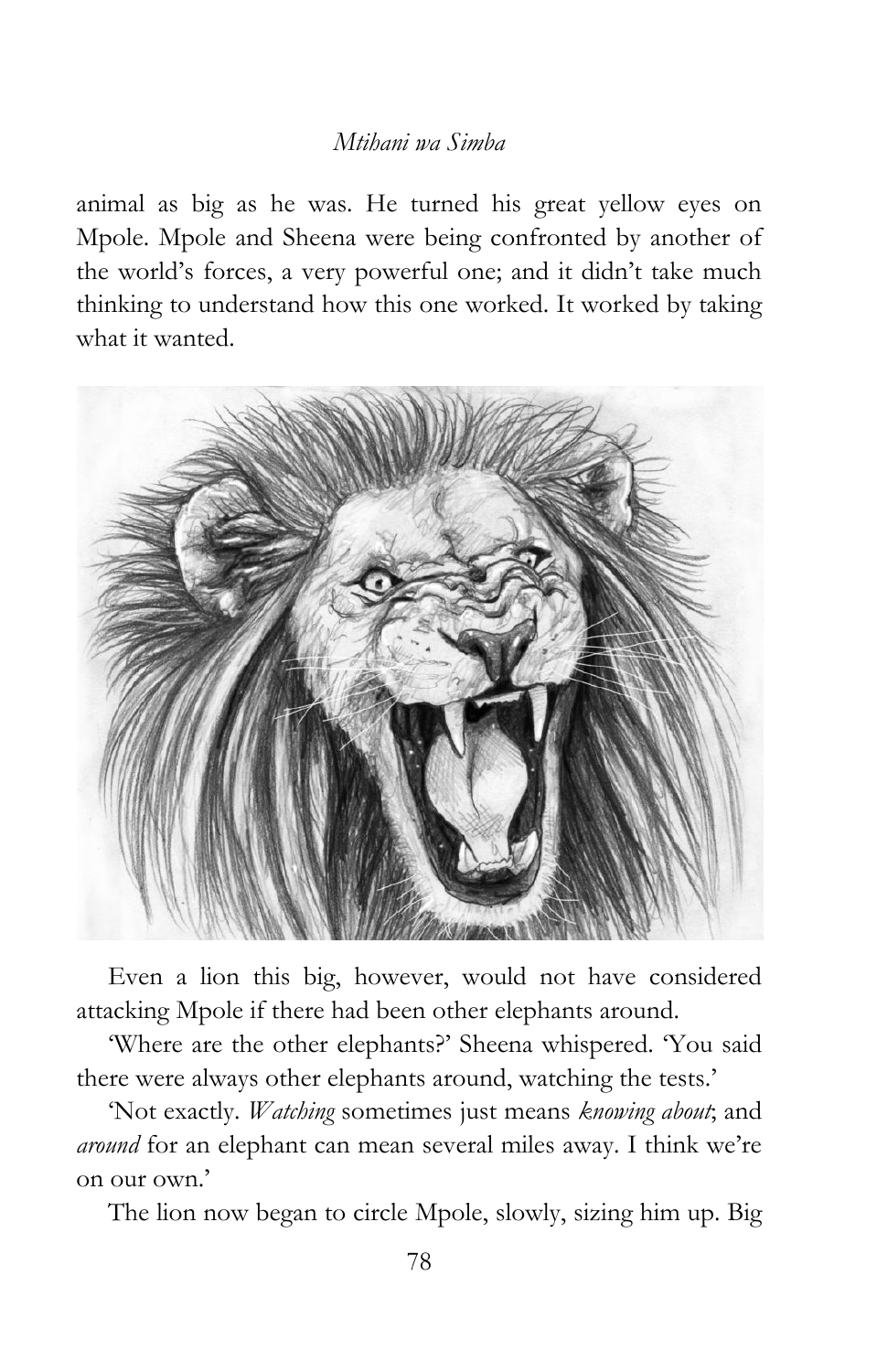though the great cat was, he was not much more than half Mpole"s height. Mpole"s tusks, although not large, were sharp. Mpole turned as the lion moved slowly around him, making sure his tusks were always pointing towards the threat.

Sheena didn"t know how she could help. She tried a cat-to-cat stare, but found herself drowning in the twin amber pools of the lion's eyes. There was just too much power there.

As long as Mpole could face the lion he was safe. A lion usually attacks back then front, bringing its prey down from behind then seizing its throat in a strangling bite. This one couldn"t get behind Mpole to take hold of a rear leg; and in any case Mpole"s neck would be much too thick for the lion to close his jaws around. Perhaps they were safe. (Sheena assumed that if Mpole was safe she would be: she had no intention of getting down from Mpole"s head; in fact, she now realised that she had stuck her front claws into the dome of his forehead in order *not* to get down. She persuaded herself that that would help him concentrate.)

She had forgotten about lions and hippos, however. She was about to be reminded.

Hippos, like elephants, are usually too large for lions to tackle. The other problems they present are similar, as well – thick necks and big teeth (rather than tusks). But lions have developed (invented) a horrific technique for killing hippos that have strayed too far from their water holes. They jump up onto their backs, dig their claws in so that they can stay up there, and begin scratching. They scratch down into the hippos' thin skin and through to the flesh beneath. The hippos start to bleed, heavily. When the lions have done enough scratching they jump off, let the hippos run, follow, and wait.

The hippos, losing large amounts of blood, try to make their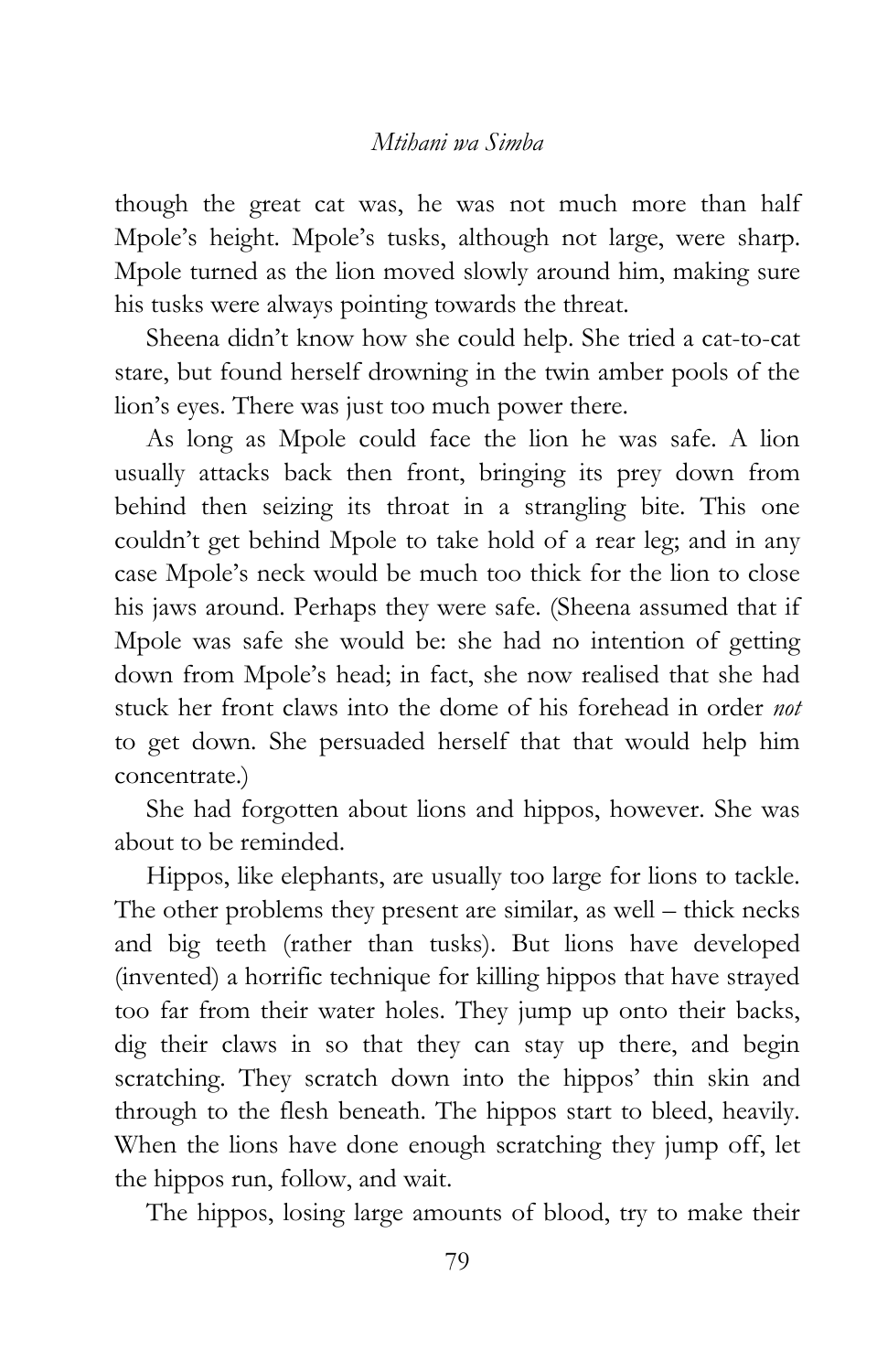way back to their water holes. Sometimes they succeed. Sometimes, however, they become too weak long before then, fall (or are brought down) and become victims.

This lion knew that technique. What worked on a hippo might work on an elephant.

He sprang suddenly, not directly at Mpole but to one side, landing with a deep thud on the hard ground. Then he sprang again, before Mpole had a chance to turn. It was more a bounce than a jump, but it took him up onto Mpole"s back, where he quickly turned so that he was facing forwards.

Sheena swung round on Mpole"s head and found herself looking straight into the lion's jaws. He was so close that he could have leaned forward, snapped her up and crunched her like a starter before the main meal. But he paid no attention to her. He was working to maintain his balance as Mpole began to turn and twist…and trumpet – not a pitiful squeal like the one he had emitted as they crossed the Black Ground, but a much more grown-up sound, a mixture of fear and anger.

The lion, however, had sunk his long claws deep into Mpole"s skin, and now he began to scratch.

Sheena watched in horror and from close range as the lion"s claws sliced down into Mpole"s flesh and the blood started to well out of the gashes and run down his sides. She could hear the sound, a kind of rasping, and smell the hot blood. And she could also smell Mpole"s fear. All his twisting and turning was having no effect. The lion could not be shaken off, could not be stopped.

Sheena had to try. She gathered herself and sprang for the lion"s eyes. But the lion was much too quick. A heavy paw flicked at her as she jumped, and swatted her sideways so that she flew through the air and landed hard several yards away, rolling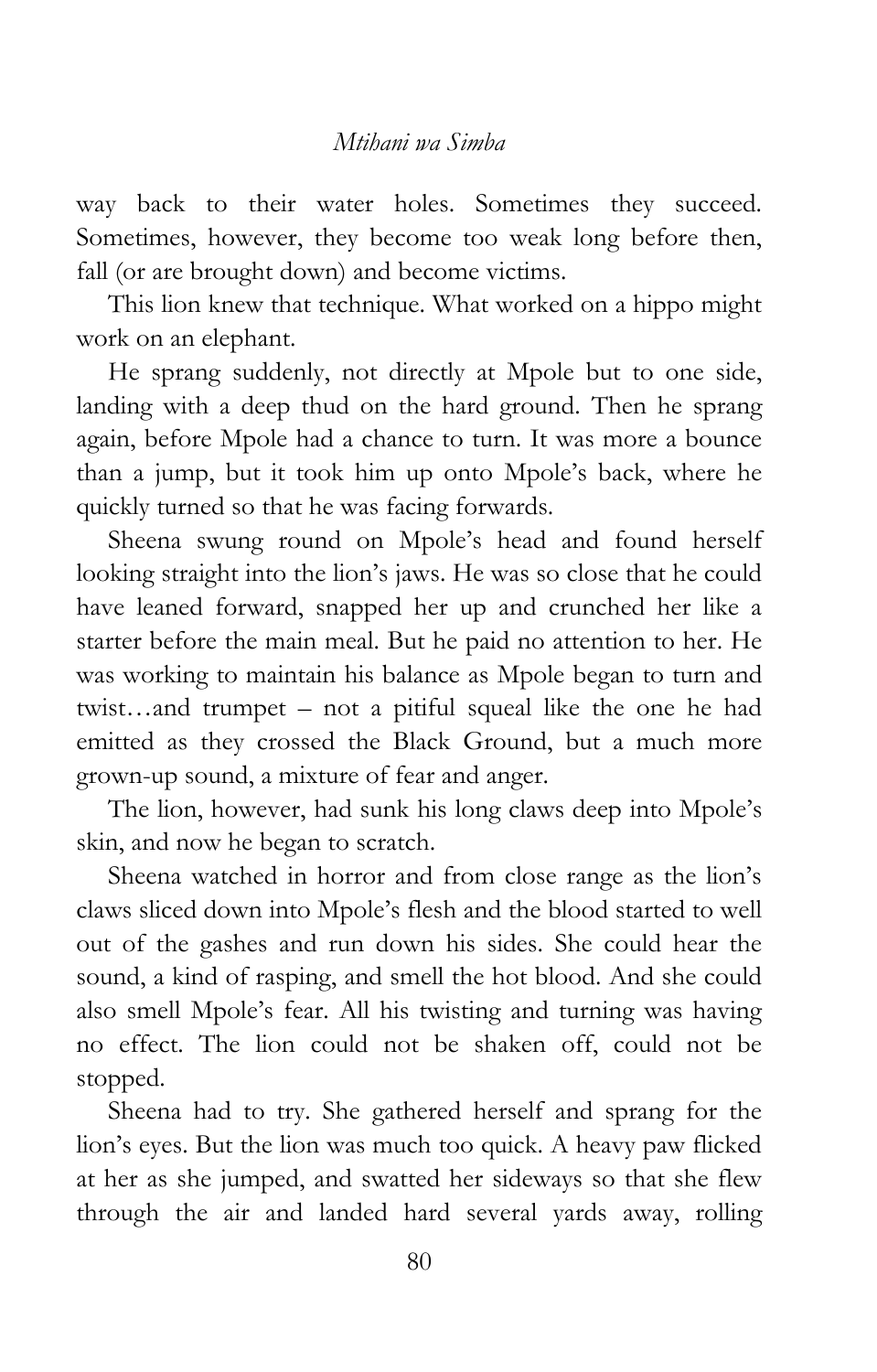onwards until she hit a tree stump.

Luckily the lion"s claws had not ripped into her; but the breath had been knocked out of her little body, and the consciousness had been almost knocked out of her little head. By the time she knew where she was and was able to turn round and look at what was happening, the lion had started scratching again.

Mpole was now bucking wildly, trying to throw the lion off, reaching over backwards with his trunk towards his tormentor. But his trunk was not long enough to allow him to get a grip on the lion and pull it to the ground where it could be trampled.

"Remember the glorious mud!" Sheena cried out. "Wallow in the hollow!'



The pool of mud that the lions had been lying next to was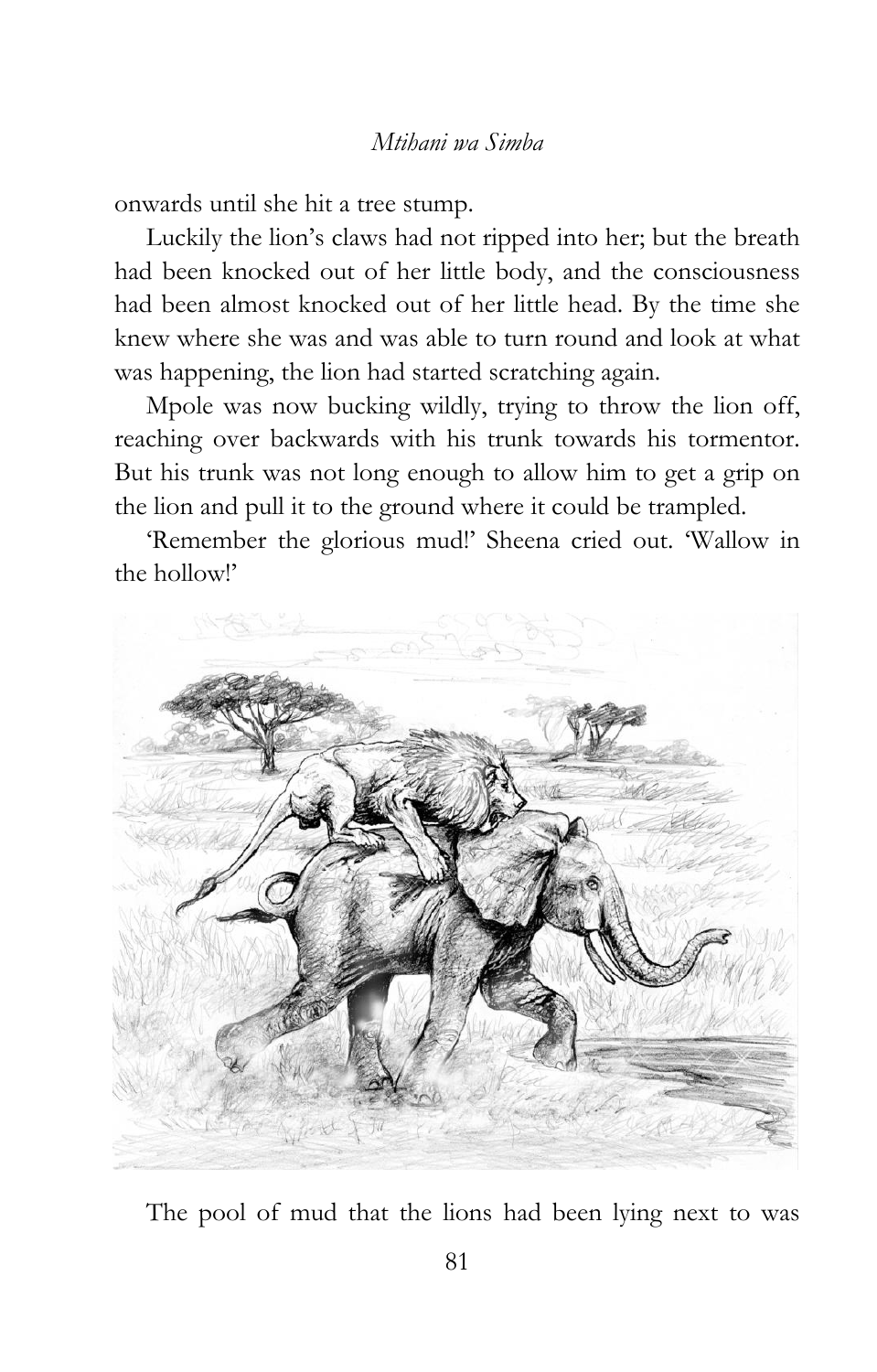wide and deep. Mpole spun around towards it, took a few quick steps to its edge, and toppled in. The lion went with him. There was a great "Ker-Splat!" and they both disappeared.

Who could know what then went on in the depths of that brown other world? All Sheena could see was a slow swirl on the surface, as if this were a great cauldron of thick brown gruel being stirred by something far beneath. There was an occasional "Gloop!" as a large bubble of air broke upwards. Once, eerily, a set of four flat-topped lumps emerged from the mud, paused, and sank again.

'Mpole's feet! He's upside-down!'

Then everything went still, and the surface settled into smoothness.

Sheena feared the worst. Unable to disentangle themselves from each other, both animals had suffocated – "drowned" wasn"t right, didn"t convey the sense of smother that must have come as the thick mud poured down throats and into lungs. Sheena ran anxiously up and down the edge of the pit.

Suddenly there was movement again, and something broke through the brown surface just in front of her.

She stopped. It was the tip of Mpole"s trunk. The two lips at the end opened pinkly, and a blast of exhaled air splattered a thick spray of mud over her where she had halted. Then there was a great sucking-in through the trunk, and a great stirring beneath it, and the elephant"s heavy shape rose slowly from the depths as he walked up out of the pond, mud running thickly down his sides as if he was melting.

Mpole said nothing. Sheena said nothing. They turned together and left the scene, Mpole walking slowly and steadily, Sheena trotting along beside him. Behind them the surface of the mud pool settled into stillness once more.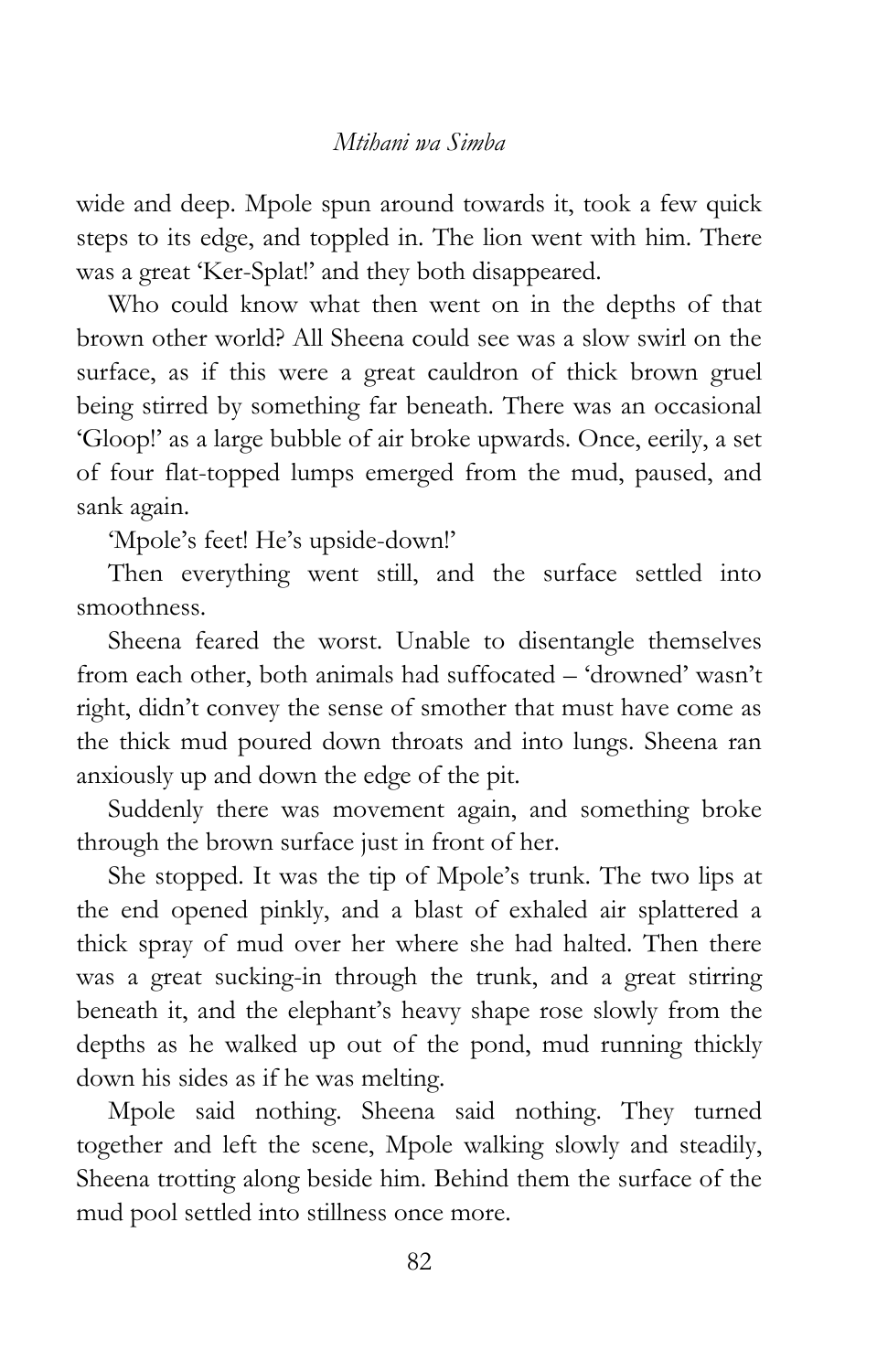<u>alik S</u>

# **The Gradual Elephant by H.S. Toshack………..Chapter Six The Test of the Lions - Study Tasks**

**Page by page (understanding and interpreting texts):**

| Page | Task                                                                                                                                                                                                          | Suggested responses, teaching notes                                                                                                                                                                                                                                                                                                          |
|------|---------------------------------------------------------------------------------------------------------------------------------------------------------------------------------------------------------------|----------------------------------------------------------------------------------------------------------------------------------------------------------------------------------------------------------------------------------------------------------------------------------------------------------------------------------------------|
| 73   | Sheena realises that we can use our brains to protect<br>ourselves from dangerous forces. What two<br>dangerous forces in particular are mentioned on this<br>page?                                           | Fire<br>Panic                                                                                                                                                                                                                                                                                                                                |
| 74   | a) When Mpole says, 'I'll probably go for Mtihani<br>wa Simba next,' what does the phrase 'go for'<br>suggest about his mood?<br>b) Use the phrase in a sentence of your own, to<br>suggest the same feeling. | a) That he's confident (since he's just passed two tests). It's a casual, almost<br>flippant phrase.<br>b) Examples:<br>'If he bowls a slower ball in this over, I'll go for a six.'<br>'I'll go for blue – it's my lucky number.'                                                                                                           |
| 75   | a) What do you think the 'unfair' side of a set of lion<br>teeth is?<br>b) Why is it unfair?                                                                                                                  | a) The inside<br>b) Because lions are big and powerful, and Sheena is only a little cat.                                                                                                                                                                                                                                                     |
| 76   | How do we know that Mpole used a lot of water to<br>hose Sheena down?                                                                                                                                         | The joke about the jumbo jet tells us that.<br>So does the phrase 'well and truly'.<br>She needs to get her breath back afterwards.<br>$\bullet$<br>The water runs off her fur and drips into Mpole's eyes.<br>$\bullet$<br>She thinks he deserves some kind of punishment for what he has done<br>$\bullet$<br>('and it served him right'). |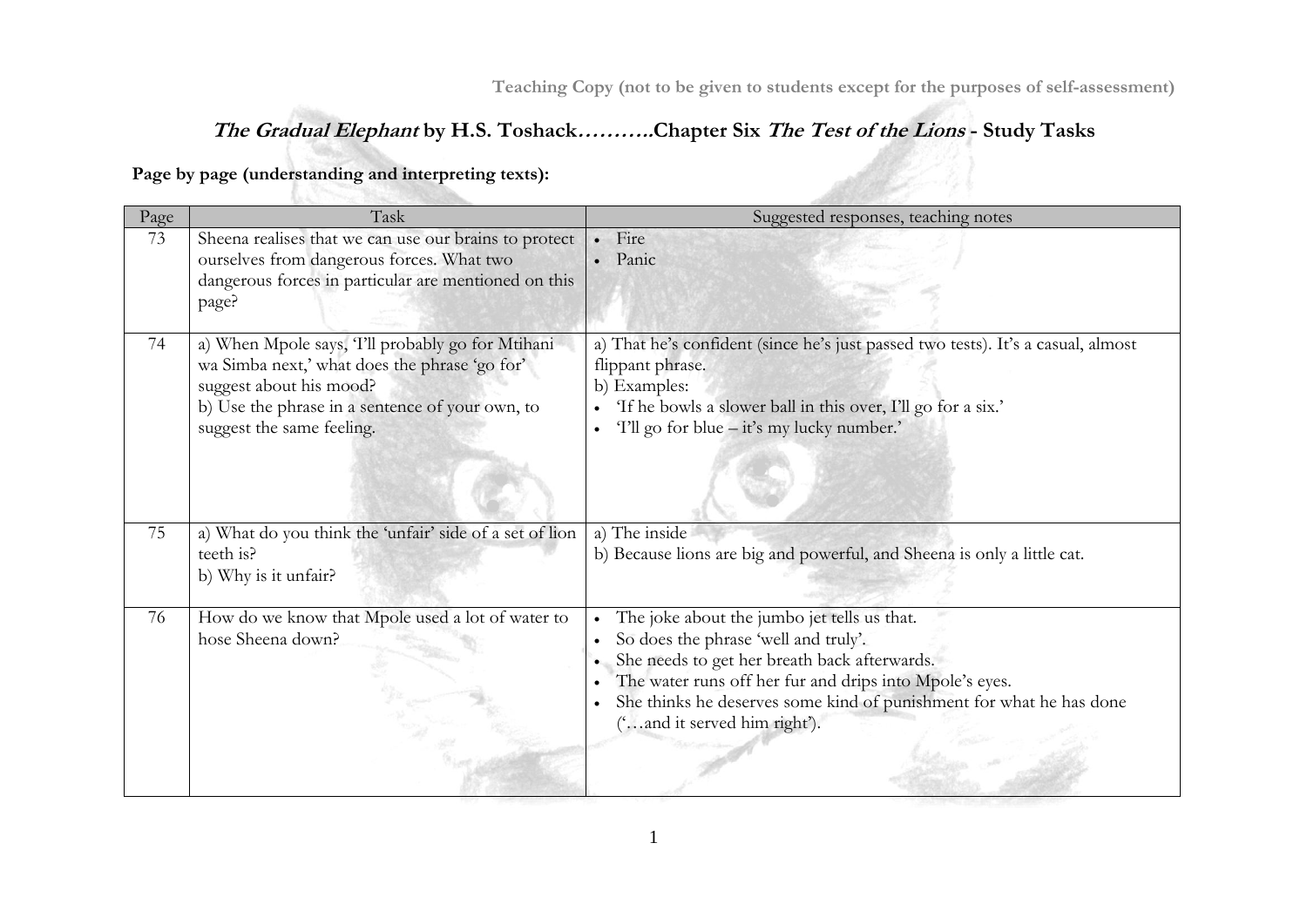| 77 | a) Which short phrases in the first paragraph give us<br>the impression that Sheena's mood is indeed<br>'perky'?<br>b) Find a word further down the page that means<br>the same as 'perky'.                                                                                                                                                                                             | a)<br>This bunch<br>Quick stroll<br>Left-overs<br>On our way<br>(Further teaching opportunity: This is the same kind of deliberately casual language as 'go for'<br>(Page 74), and expresses the same mood.]<br>b) Buoyant.                                                                     |
|----|-----------------------------------------------------------------------------------------------------------------------------------------------------------------------------------------------------------------------------------------------------------------------------------------------------------------------------------------------------------------------------------------|-------------------------------------------------------------------------------------------------------------------------------------------------------------------------------------------------------------------------------------------------------------------------------------------------|
| 78 | Why does Sheena whisper?                                                                                                                                                                                                                                                                                                                                                                | She's afraid.<br>She doesn't want the lion to hear her question, because it will tell him that<br>there are probably no other elephants around.                                                                                                                                                 |
| 79 | When we find a way of persuading ourselves that it's<br>alright to do something that we know we perhaps<br>shouldn't do, we are said to 'rationalise'. Find an<br>example of rationalisation on this page.                                                                                                                                                                              | Sheena sticks her claws into Mpole's head so that she won't fall off. She<br>persuades herself that it's alright to do that, however, since it will 'help him<br>concentrate'.                                                                                                                  |
| 80 | One of the things that make this account horrific is<br>the way it includes the sensations Sheena<br>experiences, through her five senses.<br>a) Write down the five senses (if you remember<br>what they are) and try to find examples of four of<br>Sheena's in use.<br>b) There is a sixth sense called the 'kinesthetic' sense<br>(the sense of movement). Find an example of that. | a)<br>Sight: the slicing of the lion's claws; the bleeding<br>Sound: the thud as the lion lands; Mpole's trumpeting; the rasping of the<br>lion's claws<br>Taste: no example<br>Smell: the hot blood; Mpole's fear<br>Touch: she lands 'hard'.<br>b) 'She felt herself flying through the air.' |

 $\frac{1}{2}$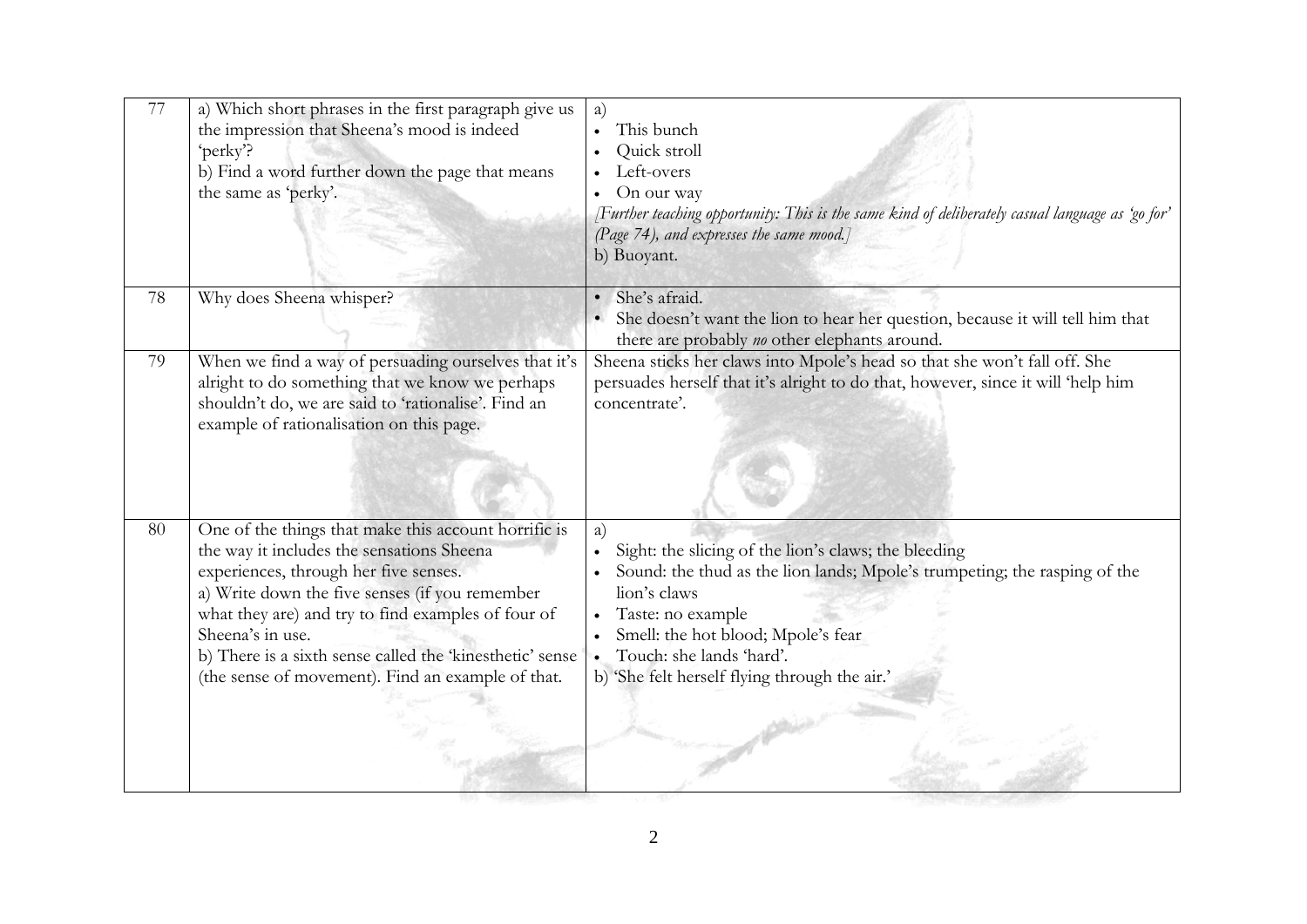| 81 | a) How does the author make the point that both<br>Sheena and Mpole are at a disadvantage in this<br>encounter?<br>b) What, towards the end of the page, suggests that<br>Sheena is not at a disadvantage, in another respect? | a)<br>He reminds us that Sheena has a 'little' body (and a little head).<br>$\bullet$<br>He tells us that Mpole's trunk is too short to reach the lion (since he's quite a<br>$\bullet$<br>young elephant).<br>b) She quickly thinks up a plan to help Mpole – so her brain is clearly not small,<br>even if her head is. |
|----|--------------------------------------------------------------------------------------------------------------------------------------------------------------------------------------------------------------------------------|---------------------------------------------------------------------------------------------------------------------------------------------------------------------------------------------------------------------------------------------------------------------------------------------------------------------------|
| 82 | Why do you think Mpole and Sheena say nothing as<br>they leave the mud pool?                                                                                                                                                   | They are both in a state of shock – Mpole because he has nearly died and<br>Sheena because she thought he had died.<br>The death of another animal, however cruel the animal, is a sad event.<br>$\bullet$                                                                                                                |

# **Whole chapter (other activities):**

| Activities                              | Task                                                                                                                                                                                                                                                                                                                                        | Suggested responses; additional teaching opportunities; notes                                                                                        |
|-----------------------------------------|---------------------------------------------------------------------------------------------------------------------------------------------------------------------------------------------------------------------------------------------------------------------------------------------------------------------------------------------|------------------------------------------------------------------------------------------------------------------------------------------------------|
| • $Group$<br>discussion,<br>interaction | Talk with a partner or in a group about<br>your experience of peer pressure.<br>What form does it take?<br>What sort of things do you find yourself<br>doing because of it?<br>How difficult is it to resist?<br>Has it ever got you into trouble?<br>Alternatively (or in addition) you could talk<br>about pride pressure, using the same | Check understanding of the word 'peer'.<br>Additional question for whole-class discussion: do peer pressure and pride pressure<br>sometimes overlap? |
|                                         | questions.                                                                                                                                                                                                                                                                                                                                  |                                                                                                                                                      |

**Service Commence**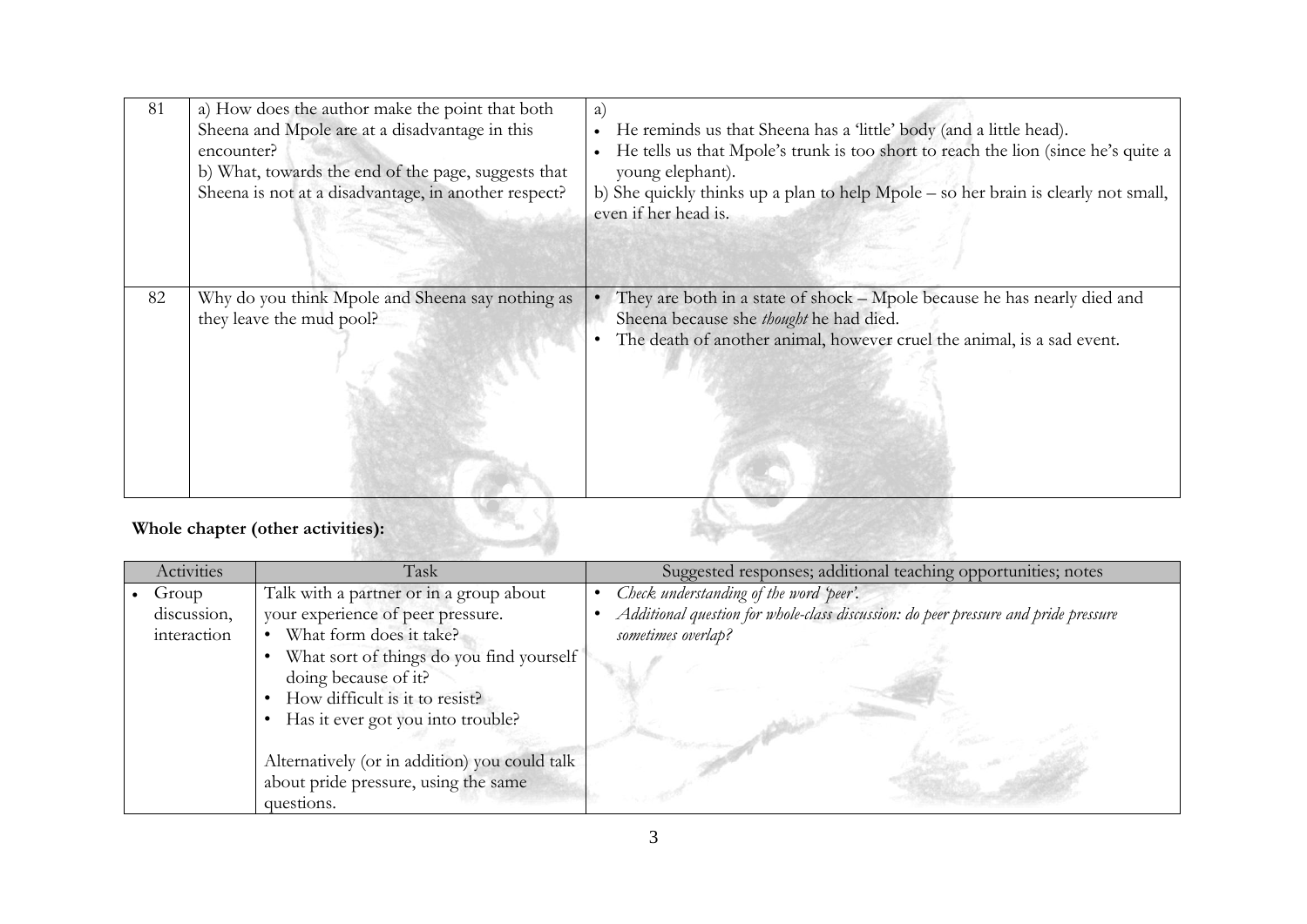| Group        | 'Sheena didn't think tests should involve                   |  |
|--------------|-------------------------------------------------------------|--|
| discussion,  | luck. Otherwise there was a chance they                     |  |
| interaction  | wouldn't be fair.' (Page 75)                                |  |
|              | Discuss that idea in a group. Give some                     |  |
|              | examples of what you think are 'fair' or<br>'unfair' tests. |  |
|              | Think and talk about stories in which a                     |  |
| Engaging     |                                                             |  |
| and          | person or an animal has apparently died                     |  |
| responding   | but reappears, having survived. What                        |  |
| to texts     | feelings do we have as we read such                         |  |
|              | stories? How do storytellers work to bring                  |  |
|              | those feelings out in us?                                   |  |
| Creating and | Then the situation changed.' (Page 77)                      |  |
| shaping      | Write about an experience you have had                      |  |
| texts        | in which something seemed if it was going                   |  |
| Text         | to be easy and then suddenly became                         |  |
| structure    | difficult.                                                  |  |
| and          | Emphasise the difference in mood                            |  |
| organisation | between the 'easy' and the 'difficult' part of              |  |
|              | things.                                                     |  |
|              |                                                             |  |
|              |                                                             |  |
|              |                                                             |  |
|              |                                                             |  |
|              |                                                             |  |
|              |                                                             |  |
|              |                                                             |  |
|              |                                                             |  |
|              |                                                             |  |
|              |                                                             |  |
|              |                                                             |  |
|              |                                                             |  |
|              |                                                             |  |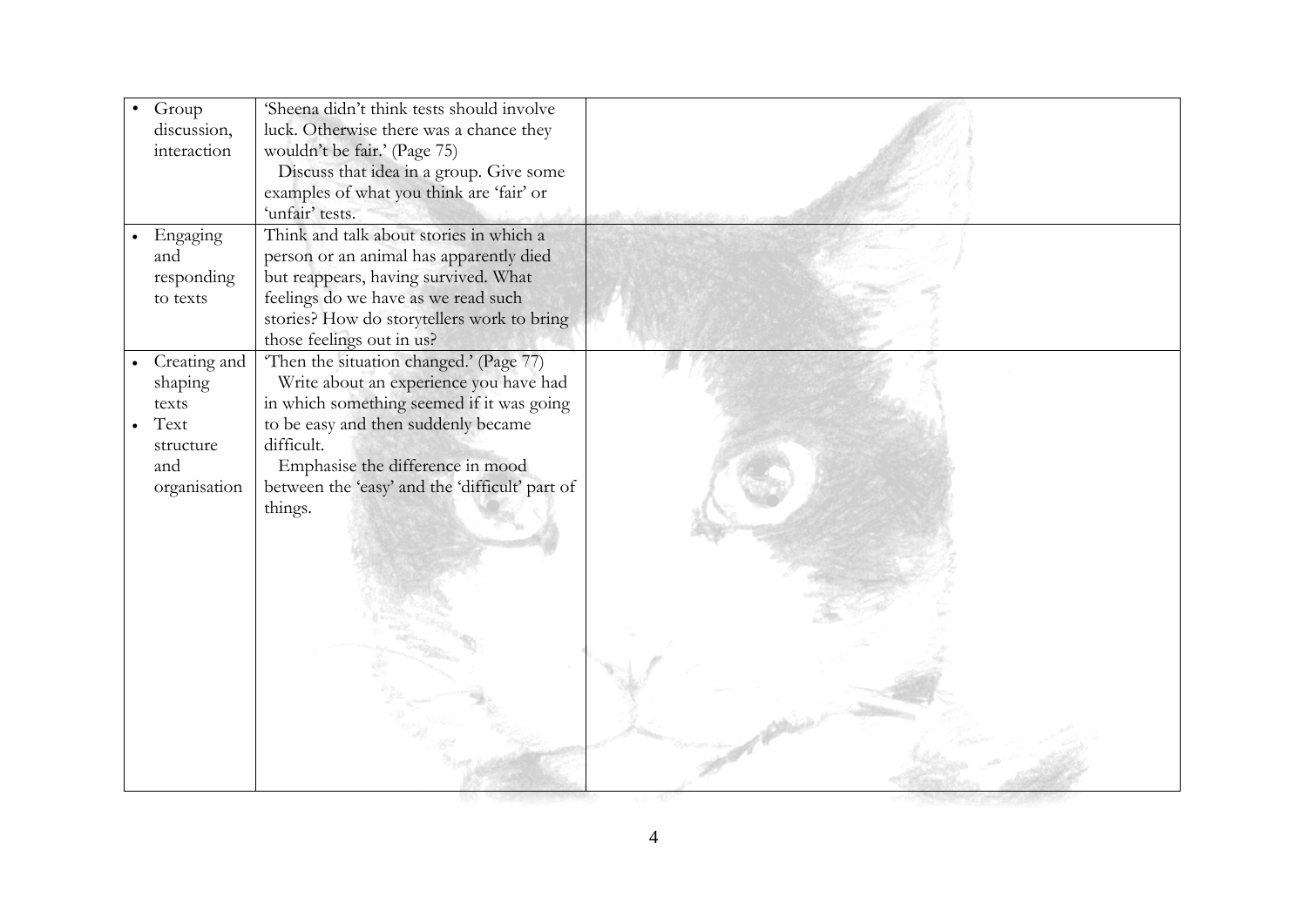| Sentence    | On Page 73 the writer uses capital letters | To emphasise how important these things seem to Sheena. She has clearly just                 |
|-------------|--------------------------------------------|----------------------------------------------------------------------------------------------|
| structure,  | for Panic', 'Thinking' and 'Thinking for   | been through a frightening experience in which they have played a significant                |
| punctuation | Survival'. Why do you think he does that?  | part.                                                                                        |
|             |                                            | [Additional teaching opportunity: refresh student understanding of rules of capitalisation   |
|             |                                            | (which these examples break), and make the point that it's sometimes acceptable to break     |
|             |                                            | rules for literary effect. One debatable point: should Park Gate' be capitalised? Answer: it |
|             |                                            | doesn't need to be, but it's used here as a proper noun phrase, as on a map.]                |

### **Possibly new vocabulary:**

blistered bedraggled flea-ridden accumulated specialised acquired pachydermologists qualified burrs ticks parasites vegetation tangle unsuspecting perky buoyant sizing rasping swatted bucking tormentor cauldron eerily disentangle

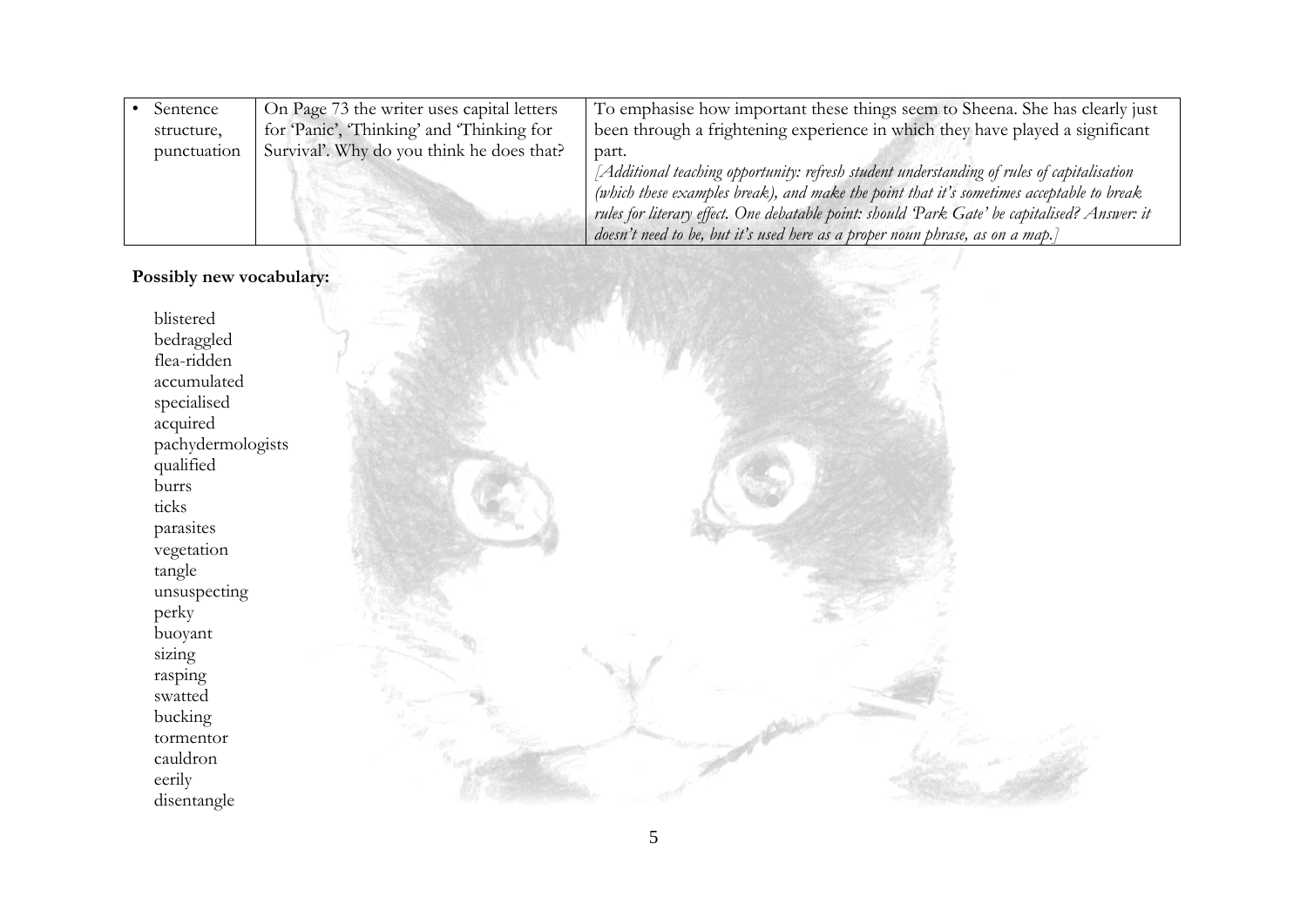# **Questions on the illustrations:**

| Page | Task                                              | Suggested responses, teaching notes                                   |
|------|---------------------------------------------------|-----------------------------------------------------------------------|
| 78   | Which part of the lion portrait do you find most  | Its teeth (they're very big).                                         |
|      | frightening? Why?                                 | Its whole mouth (it's open very wide and could take a very big bite). |
|      |                                                   | Its eyes (they're wild).                                              |
|      |                                                   | Its wrinkled nose (which make it look angry, as if it's snarling).    |
| 81   | How has the illustrator suggested that Mpole (and | The lion's tail is streaming out behind it.                           |
|      | the lion) are travelling at speed?                | Two of Mpole's legs are well off the ground.                          |
|      |                                                   |                                                                       |

B.

# **Personal writing:**

| Personal writing:                                          |                                                        |
|------------------------------------------------------------|--------------------------------------------------------|
| Task                                                       | Teaching support                                       |
| Write about a time when you had a feeling of panic about   | It may be necessary to brainstorm possible situations. |
| something. Explain how you used your brain ('thinking') to |                                                        |
| control your panic.                                        |                                                        |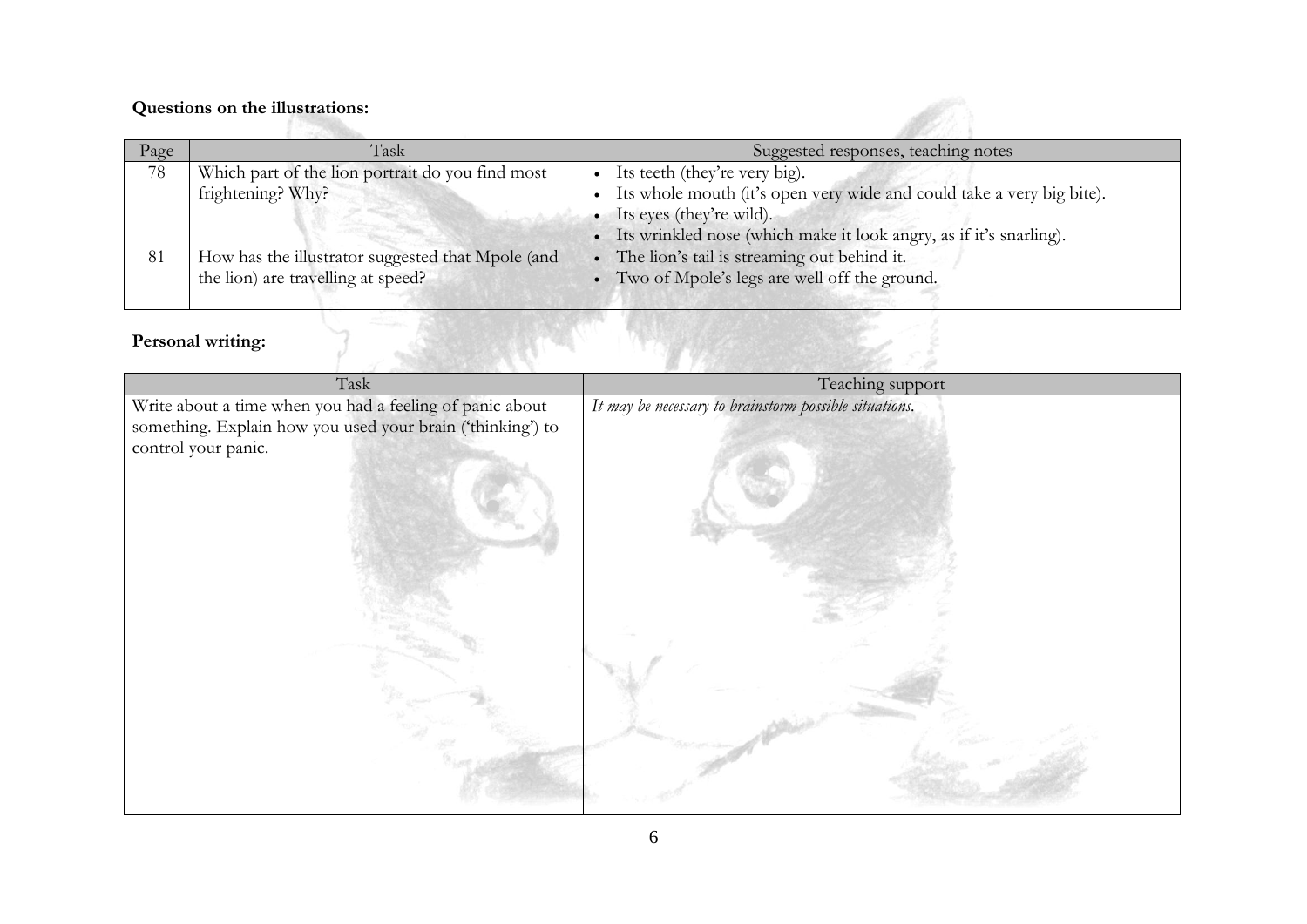$\mathbb{Z}$ 

# **The Gradual Elephant by H.S. Toshack………..Chapter Six The Test of the Lions - Study Tasks**

**Page by page (understanding and interpreting texts):**

| Page | Task                                                                                                                                                                                                         | Responses |
|------|--------------------------------------------------------------------------------------------------------------------------------------------------------------------------------------------------------------|-----------|
| 73   | Sheena realises here that we can use our brains to<br>protect ourselves from dangerous forces. What two<br>dangerous forces in particular are mentioned on this<br>page?                                     |           |
| 74   | a) When Mpole says, T'll probably go for Mtihani<br>wa Simba next,' what does the phrase 'go for'<br>suggest about his mood?<br>b) Use the phrase in a sentence of your own, to<br>suggest the same feeling. |           |
| 75   | a) What do you think the 'unfair' side of a set of lion<br>teeth is?<br>b) Why is it unfair?                                                                                                                 |           |
| 76   | How do we know that Mpole used a lot of water to<br>hose Sheena down?                                                                                                                                        |           |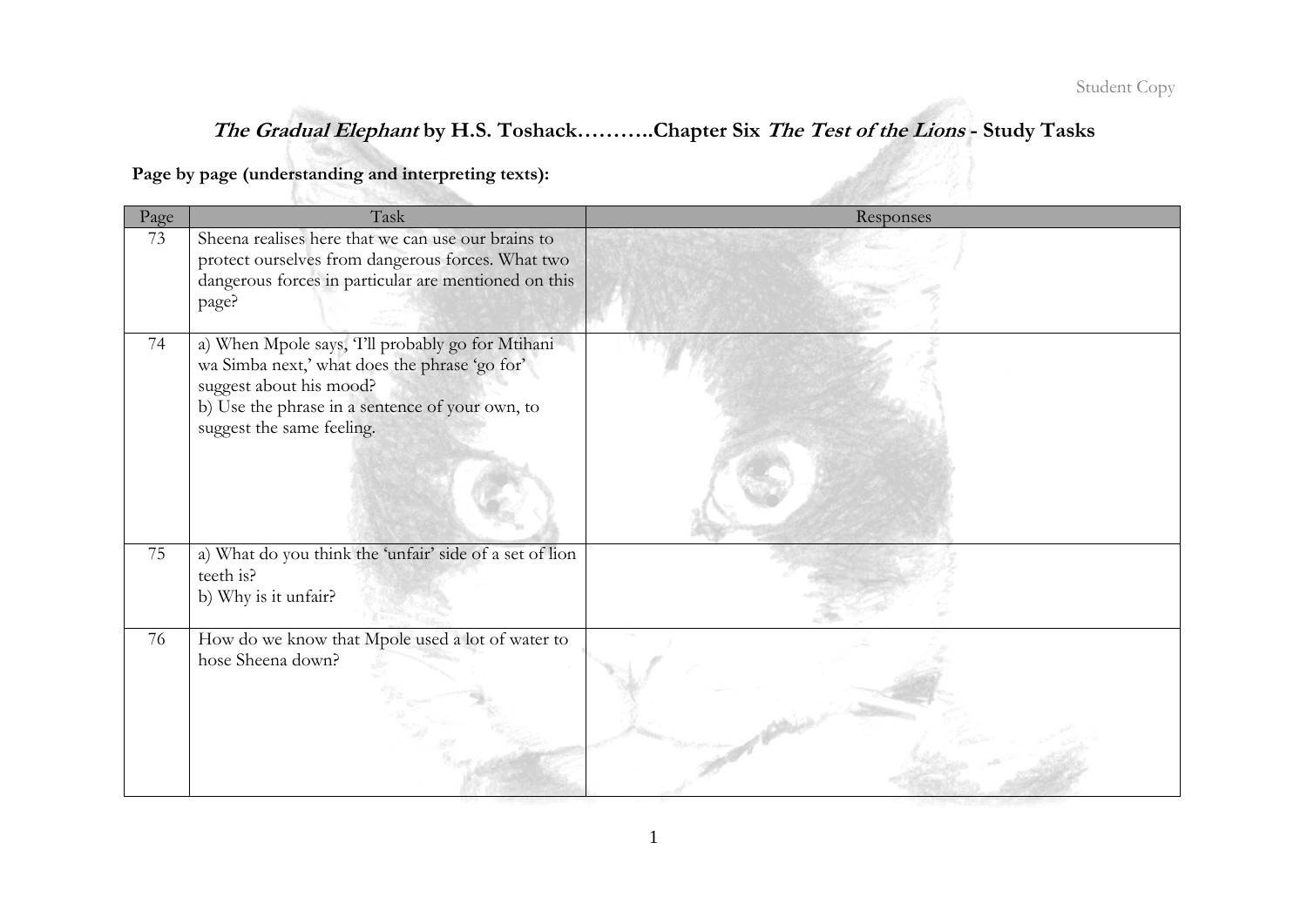| $77\,$ | a) Which short phrases in the first paragraph give us<br>the impression that Sheena's mood is indeed<br>'perky'?<br>b) Find a word further down the page that means<br>the same as 'perky'.                                                                                                                                                                                             |  |
|--------|-----------------------------------------------------------------------------------------------------------------------------------------------------------------------------------------------------------------------------------------------------------------------------------------------------------------------------------------------------------------------------------------|--|
| 78     | Why does Sheena whisper?                                                                                                                                                                                                                                                                                                                                                                |  |
| 79     | When we find a way of persuading ourselves that it's<br>alright to do something that we know we perhaps<br>shouldn't do, we are said to 'rationalise'. Find an<br>example of rationalisation on this page.                                                                                                                                                                              |  |
| 80     | One of the things that make this account horrific is<br>the way it includes the sensations Sheena<br>experiences, through her five senses.<br>a) Write down the five senses (if you remember<br>what they are) and try to find examples of four of<br>Sheena's in use.<br>b) There is a sixth sense called the 'kinesthetic' sense<br>(the sense of movement). Find an example of that. |  |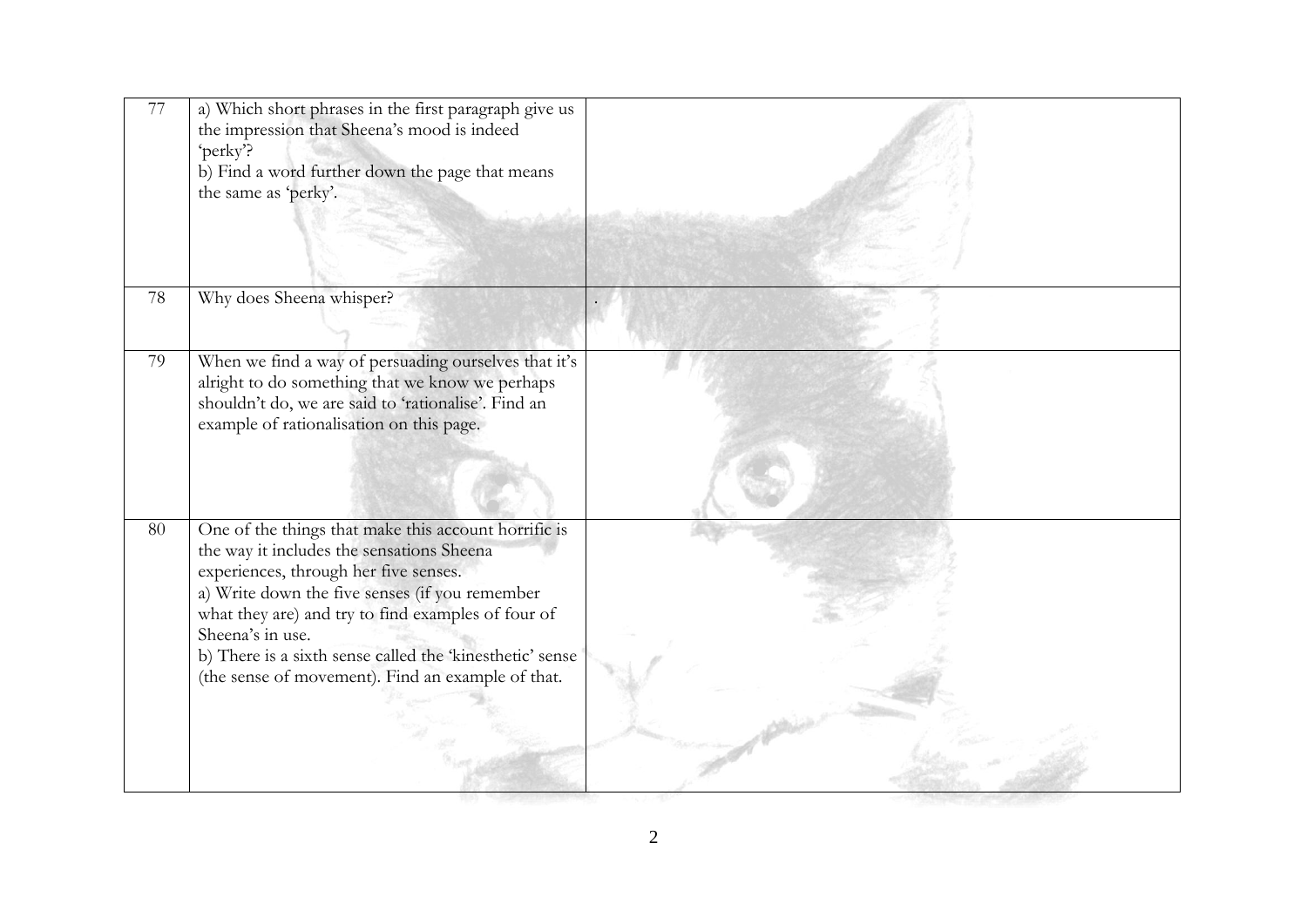| 81 | a) How does the author make the point that both<br>Sheena and Mpole are at a disadvantage in this<br>encounter?<br>b) What, towards the end of the page, suggests that |  |
|----|------------------------------------------------------------------------------------------------------------------------------------------------------------------------|--|
|    | Sheena is not at a disadvantage, in another respect?                                                                                                                   |  |
| 82 | Why do you think Mpole and Sheena say nothing as<br>they leave the mud pool?                                                                                           |  |
|    | Whole chapter (other activities):                                                                                                                                      |  |

# **Whole chapter (other activities):**

| Activities  | Task                                          | Responses |
|-------------|-----------------------------------------------|-----------|
| Group       | Talk with a partner or in a group about       |           |
| discussion, | your experience of peer pressure.             |           |
| interaction | What form does it take?                       |           |
|             | What sort of things do you find yourself      |           |
|             | doing because of it?                          |           |
|             | How difficult is it to resist?                |           |
|             | Has it ever got you into trouble?             |           |
|             |                                               |           |
|             | Alternatively (or in addition) you could talk |           |
|             | about pride pressure, using the same          |           |
|             | questions.                                    |           |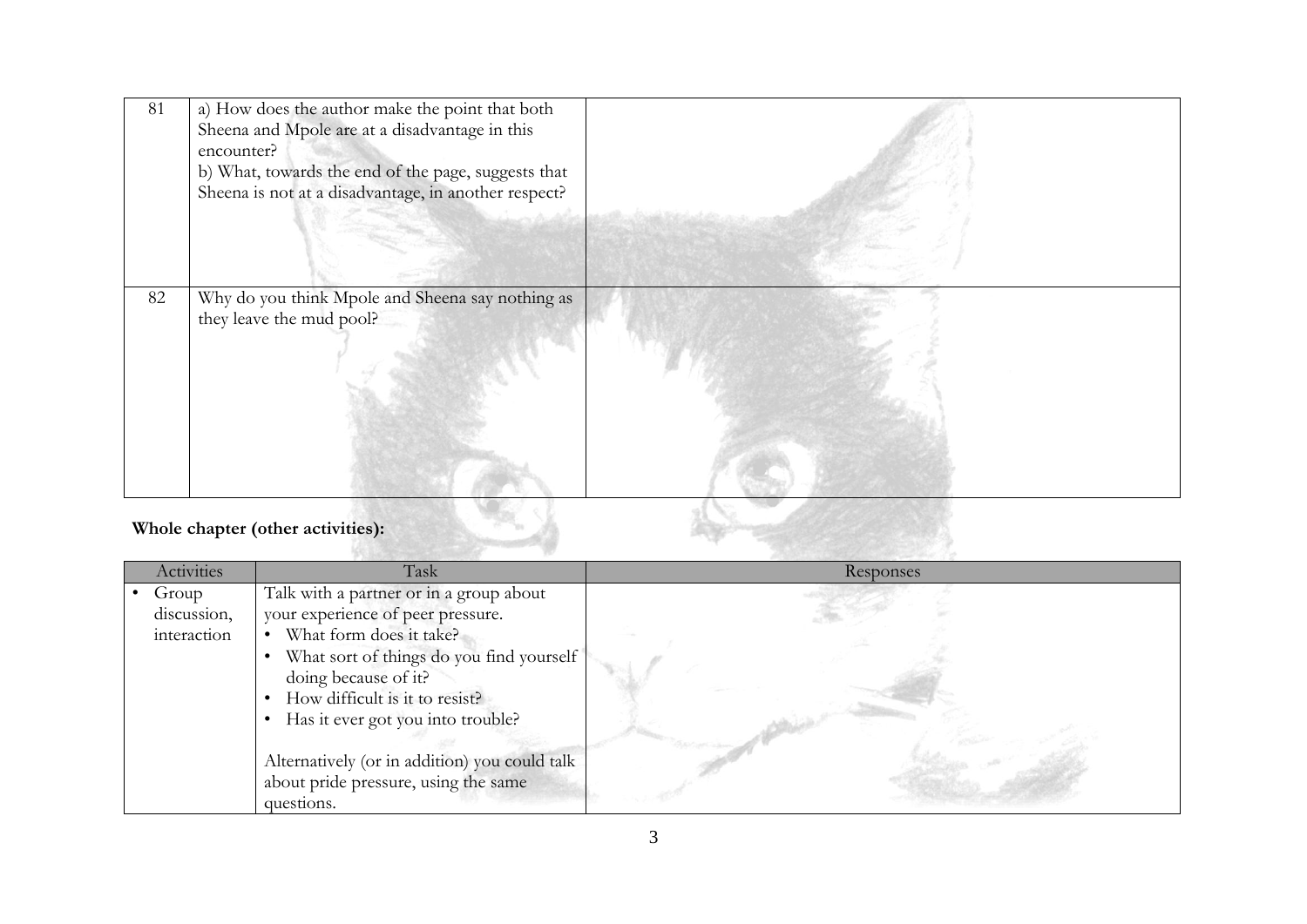| Group<br>discussion,<br>interaction<br>Engaging<br>$\bullet$<br>and<br>responding<br>to texts | 'Sheena didn't think tests should involve<br>luck. Otherwise there was a chance they<br>wouldn't be fair.' (Page 75)<br>Discuss that idea in a group. Give some<br>examples of what you think are 'fair' or<br>'unfair' tests.<br>Think and talk about stories in which a<br>person or an animal may have died but<br>reappears, having survived. What feelings<br>do we have as we read such stories? How |  |
|-----------------------------------------------------------------------------------------------|------------------------------------------------------------------------------------------------------------------------------------------------------------------------------------------------------------------------------------------------------------------------------------------------------------------------------------------------------------------------------------------------------------|--|
|                                                                                               | do storytellers work to bring those feelings<br>out in us?                                                                                                                                                                                                                                                                                                                                                 |  |
| • Creating and<br>shaping<br>texts<br>Text<br>$\bullet$<br>structure<br>and<br>organisation   | Then the situation changed.' (Page 77)<br>Write about a situation in which<br>something seemed if it was going to be<br>easy and then suddenly became difficult.<br>Emphasise the difference in mood<br>between the 'easy' and the 'difficult' part of<br>things.                                                                                                                                          |  |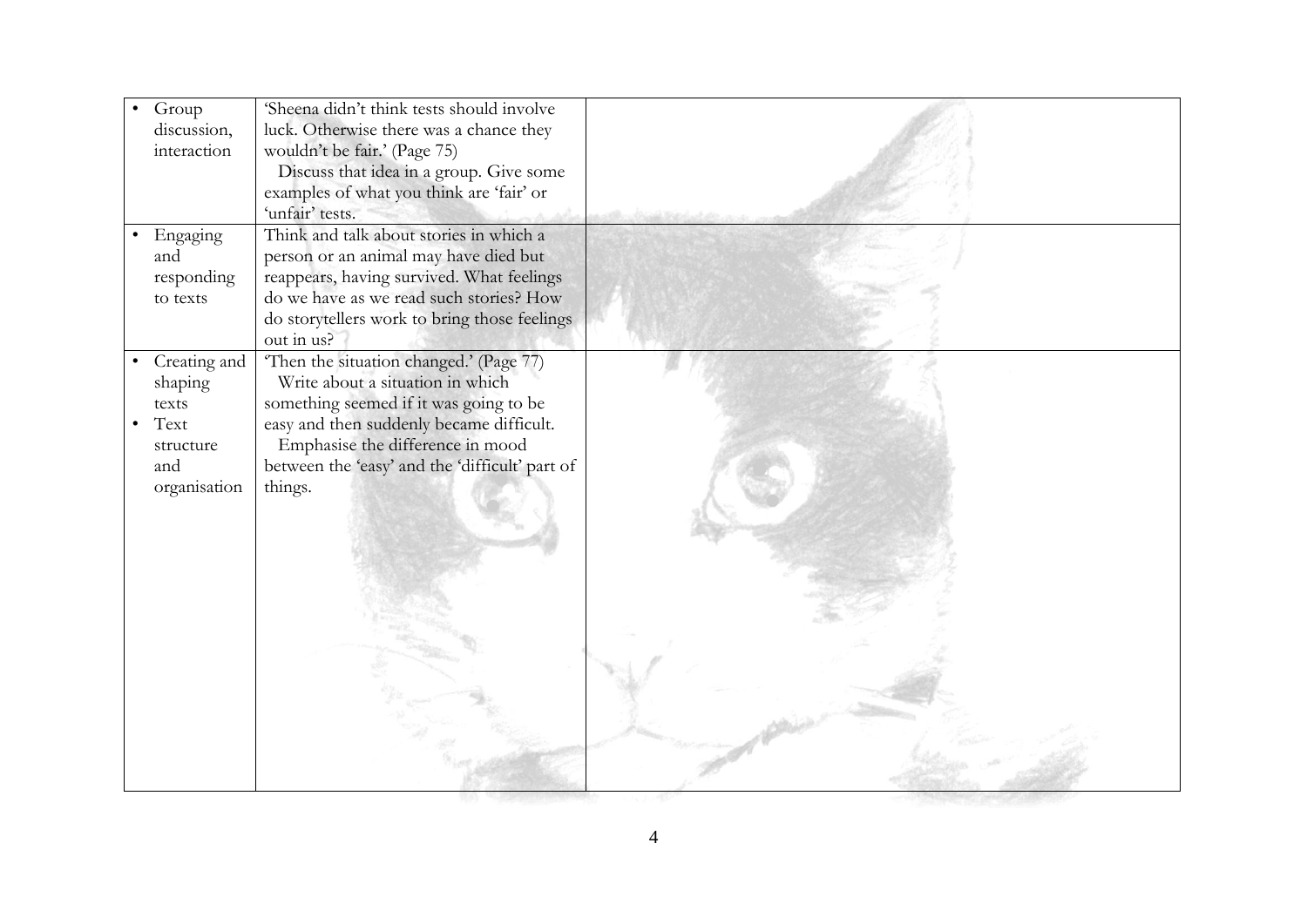| Sentence<br>structure, | On Page 73 the writer uses capital letters<br>for 'Panic', 'Thinking' and 'Thinking for |  |
|------------------------|-----------------------------------------------------------------------------------------|--|
| punctuation            | Survival'. Why do you think he does that?                                               |  |
|                        |                                                                                         |  |

### **Possibly new vocabulary:**

blistered bedraggled flea-ridden accumulated specialised acquired pachydermologists qualified burrs ticks parasites vegetation tangle unsuspecting perky buoyant sizing rasping swatted bucking tormentor cauldron eerily disentangle